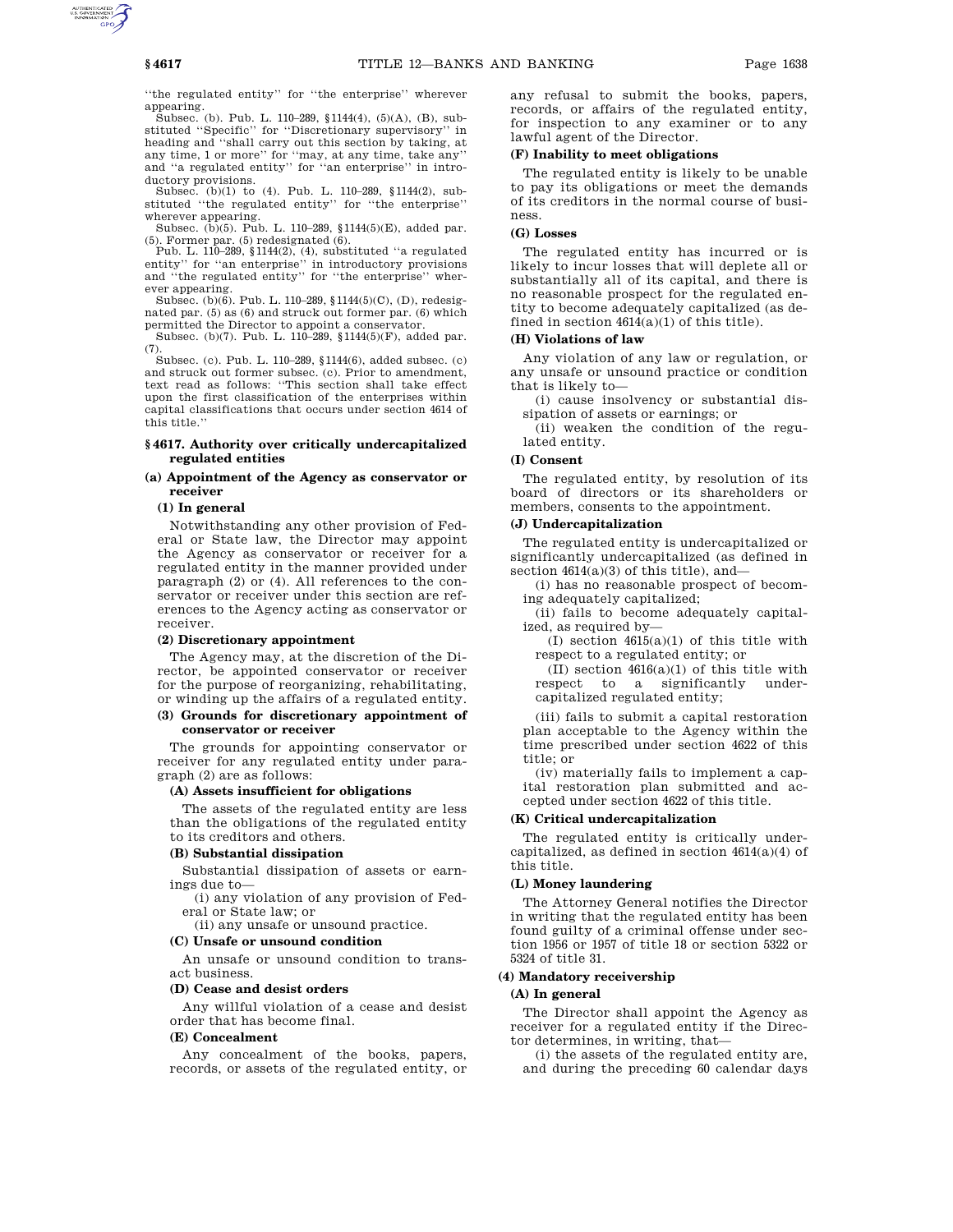have been, less than the obligations of the regulated entity to its creditors and others; or

(ii) the regulated entity is not, and during the preceding 60 calendar days has not been, generally paying the debts of the regulated entity (other than debts that are the subject of a bona fide dispute) as such debts become due.

### **(B) Periodic determination required for critically undercapitalized regulated entity**

If a regulated entity is critically undercapitalized, the Director shall make a determination, in writing, as to whether the regulated entity meets the criteria specified in clause (i) or (ii) of subparagraph (A)—

(i) not later than 30 calendar days after the regulated entity initially becomes critically undercapitalized; and

(ii) at least once during each succeeding 30-calendar day period.

### **(C) Determination not required if receivership already in place**

Subparagraph (B) does not apply with respect to a regulated entity in any period during which the Agency serves as receiver for the regulated entity.

### **(D) Receivership terminates conservatorship**

The appointment of the Agency as receiver of a regulated entity under this section shall immediately terminate any conservatorship established for the regulated entity under this chapter.

### **(5) Judicial review**

### **(A) In general**

If the Agency is appointed conservator or receiver under this section, the regulated entity may, within 30 days of such appointment, bring an action in the United States district court for the judicial district in which the home office of such regulated entity is located, or in the United States District Court for the District of Columbia, for an order requiring the Agency to remove itself as conservator or receiver.

#### **(B) Review**

Upon the filing of an action under subparagraph (A), the court shall, upon the merits, dismiss such action or direct the Agency to remove itself as such conservator or receiver.

### **(6) Directors not liable for acquiescing in appointment of conservator or receiver**

The members of the board of directors of a regulated entity shall not be liable to the shareholders or creditors of the regulated entity for acquiescing in or consenting in good faith to the appointment of the Agency as conservator or receiver for that regulated entity.

### **(7) Agency not subject to any other Federal agency**

When acting as conservator or receiver, the Agency shall not be subject to the direction or supervision of any other agency of the United States or any State in the exercise of the rights, powers, and privileges of the Agency.

#### **(b) Powers and duties of the Agency as conservator or receiver**

### **(1) Rulemaking authority of the agency**

The Agency may prescribe such regulations as the Agency determines to be appropriate regarding the conduct of conservatorships or receiverships.

### **(2) General powers**

### **(A) Successor to regulated entity**

The Agency shall, as conservator or receiver, and by operation of law, immediately succeed to—

(i) all rights, titles, powers, and privileges of the regulated entity, and of any stockholder, officer, or director of such regulated entity with respect to the regulated entity and the assets of the regulated entity; and

(ii) title to the books, records, and assets of any other legal custodian of such regulated entity.

#### **(B) Operate the regulated entity**

The Agency may, as conservator or receiver—

(i) take over the assets of and operate the regulated entity with all the powers of the shareholders, the directors, and the officers of the regulated entity and conduct all business of the regulated entity;

(ii) collect all obligations and money due the regulated entity;

(iii) perform all functions of the regulated entity in the name of the regulated entity which are consistent with the appointment as conservator or receiver;

(iv) preserve and conserve the assets and property of the regulated entity; and

(v) provide by contract for assistance in fulfilling any function, activity, action, or duty of the Agency as conservator or receiver.

### **(C) Functions of officers, directors, and shareholders of a regulated entity**

The Agency may, by regulation or order, provide for the exercise of any function by any stockholder, director, or officer of any regulated entity for which the Agency has been named conservator or receiver.

#### **(D) Powers as conservator**

The Agency may, as conservator, take such action as may be—

(i) necessary to put the regulated entity in a sound and solvent condition; and

(ii) appropriate to carry on the business of the regulated entity and preserve and conserve the assets and property of the regulated entity.

#### **(E) Additional powers as receiver**

In any case in which the Agency is acting as receiver, the Agency shall place the regulated entity in liquidation and proceed to realize upon the assets of the regulated entity in such manner as the Agency deems appropriate, including through the sale of assets, the transfer of assets to a limited-life regulated entity established under subsection (i), or the exercise of any other rights or privi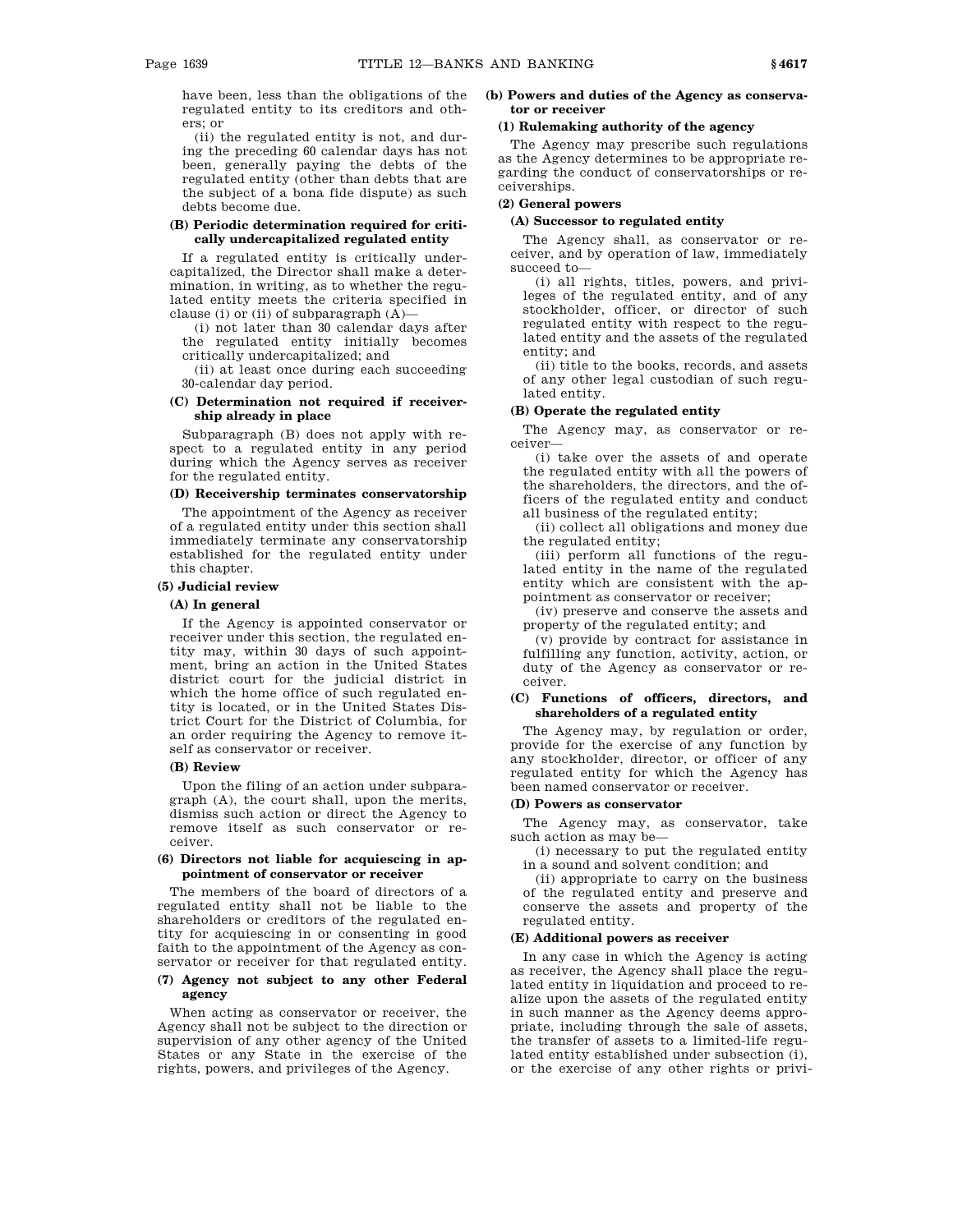leges granted to the Agency under this paragraph.

#### **(F) Organization of new enterprise**

The Agency may, as receiver for an enterprise, organize a successor enterprise that will operate pursuant to subsection (i).

### **(G) Transfer or sale of assets and liabilities**

The Agency may, as conservator or receiver, transfer or sell any asset or liability of the regulated entity in default, and may do so without any approval, assignment, or consent with respect to such transfer or sale.

#### **(H) Payment of valid obligations**

The Agency, as conservator or receiver, shall, to the extent of proceeds realized from the performance of contracts or sale of the assets of a regulated entity, pay all valid obligations of the regulated entity that are due and payable at the time of the appointment of the Agency as conservator or receiver, in accordance with the prescriptions and limitations of this section.

### **(I) Subpoena authority**

#### **(i) In general**

#### **(I) Agency authority**

The Agency may, as conservator or receiver, and for purposes of carrying out any power, authority, or duty with respect to a regulated entity (including determining any claim against the regulated entity and determining and realizing upon any asset of any person in the course of collecting money due the regulated entity), exercise any power established under section 4588 of this title.

#### **(II) Applicability of law**

The provisions of section 4588 of this title shall apply with respect to the exercise of any power under this subparagraph, in the same manner as such provisions apply under that section.

#### **(ii) Subpoena**

A subpoena or subpoena duces tecum may be issued under clause (i) only by, or with the written approval of, the Director, or the designee of the Director.

#### **(iii) Rule of construction**

This subsection shall not be construed to limit any rights that the Agency, in any capacity, might otherwise have under section 4517 or 4639 of this title.

#### **(J) Incidental powers**

The Agency may, as conservator or receiver—

(i) exercise all powers and authorities specifically granted to conservators or receivers, respectively, under this section, and such incidental powers as shall be necessary to carry out such powers; and

(ii) take any action authorized by this section, which the Agency determines is in the best interests of the regulated entity or the Agency.

### **(K) Other provisions**

### **(i) Shareholders and creditors of failed regulated entity**

Notwithstanding any other provision of law, the appointment of the Agency as receiver for a regulated entity pursuant to paragraph (2) or (4) of subsection (a) and its succession, by operation of law, to the rights, titles, powers, and privileges described in subsection  $(b)(2)(A)$  shall terminate all rights and claims that the stockholders and creditors of the regulated entity may have against the assets or charter of the regulated entity or the Agency arising as a result of their status as stockholders or creditors, except for their right to payment, resolution, or other satisfaction of their claims, as permitted under subsections  $(b)(9)$ ,  $(c)$ , and  $(e)$ .

### **(ii) Assets of regulated entity**

Notwithstanding any other provision of law, for purposes of this section, the charter of a regulated entity shall not be considered an asset of the regulated entity.

### **(3) Authority of receiver to determine claims (A) In general**

The Agency may, as receiver, determine claims in accordance with the requirements of this subsection and any regulations prescribed under paragraph (4).

#### **(B) Notice requirements**

The receiver, in any case involving the liquidation or winding up of the affairs of a closed regulated entity, shall—

(i) promptly publish a notice to the creditors of the regulated entity to present their claims, together with proof, to the receiver by a date specified in the notice which shall be not less than 90 days after the date of publication of such notice; and

(ii) republish such notice approximately 1 month and 2 months, respectively, after the date of publication under clause (i).

#### **(C) Mailing required**

The receiver shall mail a notice similar to the notice published under subparagraph (B)(i) at the time of such publication to any creditor shown on the books of the regulated entity—

(i) at the last address of the creditor appearing in such books; or

(ii) upon discovery of the name and address of a claimant not appearing on the books of the regulated entity, within 30 days after the discovery of such name and address.

#### **(4) Rulemaking authority relating to determination of claims**

Subject to subsection (c), the Director may prescribe regulations regarding the allowance or disallowance of claims by the receiver and providing for administrative determination of claims and review of such determination.

# **(5) Procedures for determination of claims**

# **(A) Determination period**

# **(i) In general**

Before the end of the 180-day period beginning on the date on which any claim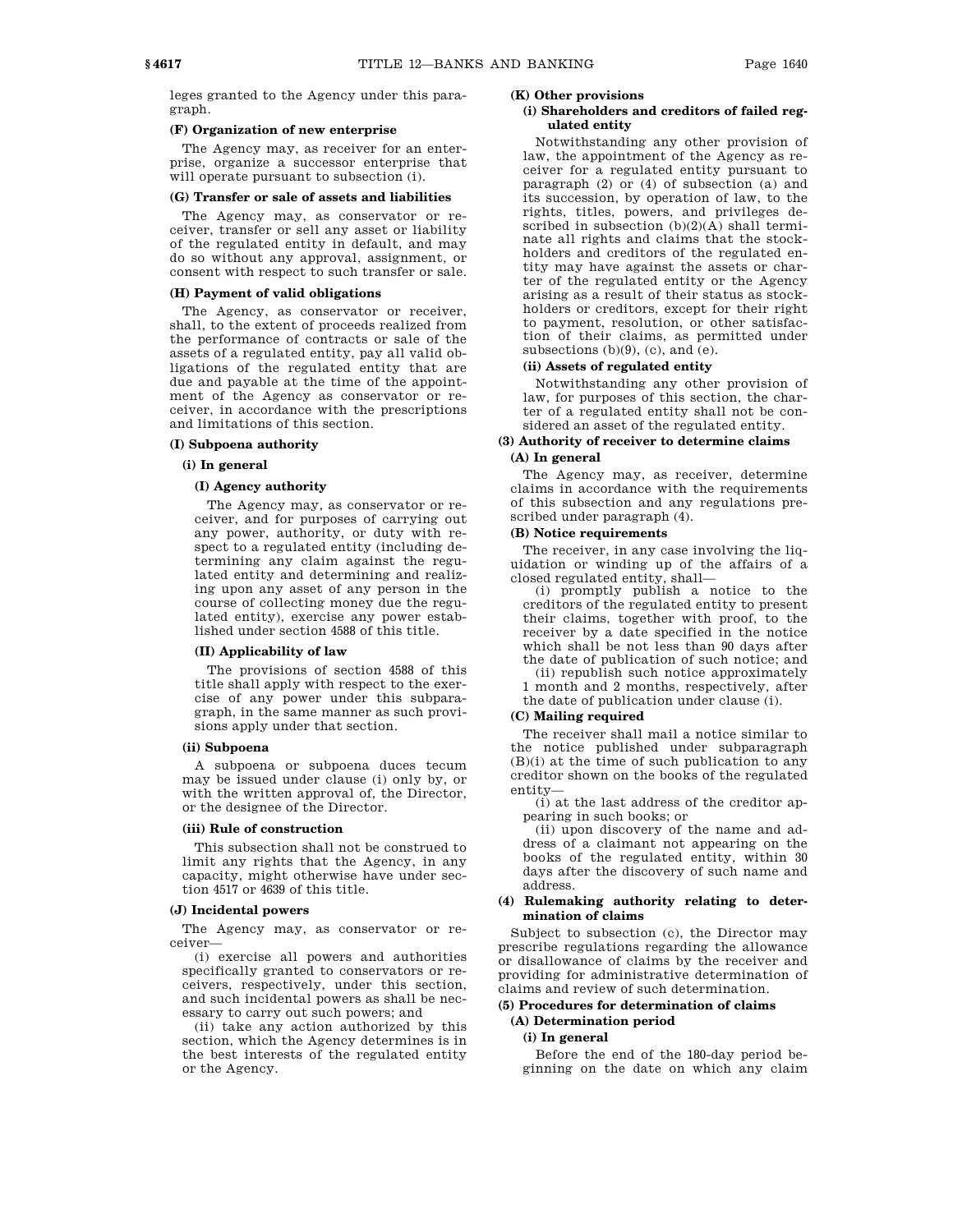against a regulated entity is filed with the Agency as receiver, the Agency shall determine whether to allow or disallow the claim and shall notify the claimant of any determination with respect to such claim.

#### **(ii) Extension of time**

The period described in clause (i) may be extended by a written agreement between the claimant and the Agency.

#### **(iii) Mailing of notice sufficient**

The requirements of clause (i) shall be deemed to be satisfied if the notice of any determination with respect to any claim is mailed to the last address of the claimant which appears—

(I) on the books of the regulated entity;

(II) in the claim filed by the claimant; or

(III) in documents submitted in proof of the claim.

### **(iv) Contents of notice of disallowance**

If any claim filed under clause (i) is disallowed, the notice to the claimant shall contain—

(I) a statement of each reason for the disallowance; and

(II) the procedures available for obtaining agency review of the determination to disallow the claim or judicial determination of the claim.

### **(B) Allowance of proven claim**

The receiver shall allow any claim received on or before the date specified in the notice published under paragraph (3)(B)(i) by the receiver from any claimant which is proved to the satisfaction of the receiver.

### **(C) Disallowance of claims filed after filing period**

Claims filed after the date specified in the notice published under paragraph (3)(B)(i), or the date specified under paragraph (3)(C), shall be disallowed and such disallowance shall be final.

#### **(D) Authority to disallow claims**

### **(i) In general**

The receiver may disallow any portion of any claim by a creditor or claim of security, preference, or priority which is not proved to the satisfaction of the receiver.

### **(ii) Payments to less than fully secured creditors**

In the case of a claim of a creditor against a regulated entity which is secured by any property or other asset of such regulated entity, the receiver—

(I) may treat the portion of such claim which exceeds an amount equal to the fair market value of such property or other asset as an unsecured claim against the regulated entity; and

(II) may not make any payment with respect to such unsecured portion of the claim, other than in connection with the disposition of all claims of unsecured creditors of the regulated entity.

### **(iii) Exceptions**

No provision of this paragraph shall apply with respect to—

(I) any extension of credit from any Federal Reserve Bank, Federal Home Loan Bank, or the United States Treasury; or

(II) any security interest in the assets of the regulated entity securing any such extension of credit.

### **(E) No judicial review of determination pursuant to subparagraph (D)**

No court may review the determination of the Agency under subparagraph (D) to disallow a claim.

### **(F) Legal effect of filing**

### **(i) Statute of limitation tolled**

For purposes of any applicable statute of limitations, the filing of a claim with the receiver shall constitute a commencement of an action.

#### **(ii) No prejudice to other actions**

Subject to paragraph (10), the filing of a claim with the receiver shall not prejudice any right of the claimant to continue any action which was filed before the date of the appointment of the receiver, subject to the determination of claims by the receiver.

### **(6) Provision for judicial determination of claims**

### **(A) In general**

The claimant may file suit on a claim (or continue an action commenced before the appointment of the receiver) in the district or territorial court of the United States for the district within which the principal place of business of the regulated entity is located or the United States District Court for the District of Columbia (and such court shall have jurisdiction to hear such claim), before the end of the 60-day period beginning on the earlier of—

(i) the end of the period described in paragraph  $(5)(A)(i)$  with respect to any claim against a regulated entity for which the Agency is receiver; or

(ii) the date of any notice of disallowance of such claim pursuant to paragraph  $(5)(A)(i)$ .

### **(B) Statute of limitations**

A claim shall be deemed to be disallowed (other than any portion of such claim which was allowed by the receiver), and such disallowance shall be final, and the claimant shall have no further rights or remedies with respect to such claim, if the claimant fails, before the end of the 60-day period described under subparagraph (A), to file suit on such claim (or continue an action commenced before the appointment of the receiver).

# **(7) Review of claims**

### **(A) Other review procedures**

### **(i) In general**

The Agency shall establish such alternative dispute resolution processes as may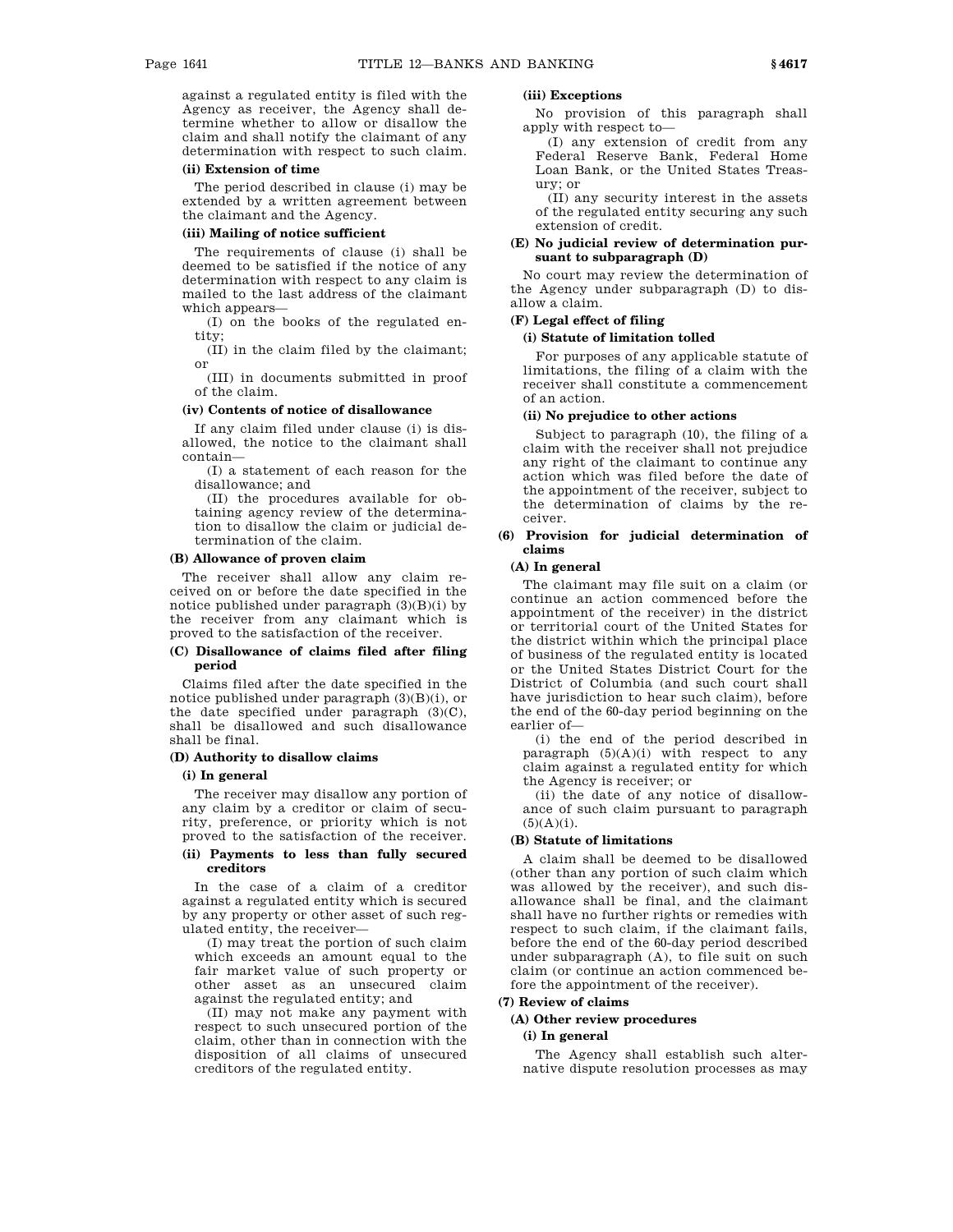be appropriate for the resolution of claims filed under paragraph (5)(A)(i).

### **(ii) Criteria**

In establishing alternative dispute resolution processes, the Agency shall strive for procedures which are expeditious, fair, independent, and low cost.

#### **(iii) Voluntary binding or nonbinding procedures**

The Agency may establish both binding and nonbinding processes under this subparagraph, which may be conducted by any government or private party. All parties, including the claimant and the Agency, must agree to the use of the process in a particular case.

### **(B) Consideration of incentives**

The Agency shall seek to develop incentives for claimants to participate in the alternative dispute resolution process.

### **(8) Expedited determination of claims**

# **(A) Establishment required**

The Agency shall establish a procedure for expedited relief outside of the routine claims process established under paragraph (5) for claimants who—

(i) allege the existence of legally valid and enforceable or perfected security interests in assets of any regulated entity for which the Agency has been appointed receiver; and

(ii) allege that irreparable injury will occur if the routine claims procedure is followed.

#### **(B) Determination period**

Before the end of the 90-day period beginning on the date on which any claim is filed in accordance with the procedures established under subparagraph (A), the Director shall—

(i) determine—

(I) whether to allow or disallow such claim; or

(II) whether such claim should be determined pursuant to the procedures established under paragraph (5); and

(ii) notify the claimant of the determination, and if the claim is disallowed, provide a statement of each reason for the disallowance and the procedure for obtaining agency review or judicial determination.

### **(C) Period for filing or renewing suit**

Any claimant who files a request for expedited relief shall be permitted to file a suit, or to continue a suit filed before the date of appointment of the receiver, seeking a determination of the rights of the claimant with respect to such security interest after the earlier of—

(i) the end of the 90-day period beginning on the date of the filing of a request for expedited relief; or

(ii) the date on which the Agency denies the claim.

#### **(D) Statute of limitations**

If an action described under subparagraph (C) is not filed, or the motion to renew a previously filed suit is not made, before the end of the 30-day period beginning on the date on which such action or motion may be filed under subparagraph (B), the claim shall be deemed to be disallowed as of the end of such period (other than any portion of such claim which was allowed by the receiver), such disallowance shall be final, and the claimant shall have no further rights or remedies with respect to such claim.

### **(E) Legal effect of filing**

#### **(i) Statute of limitation tolled**

For purposes of any applicable statute of limitations, the filing of a claim with the receiver shall constitute a commencement of an action.

### **(ii) No prejudice to other actions**

Subject to paragraph (10), the filing of a claim with the receiver shall not prejudice any right of the claimant to continue any action that was filed before the appointment of the receiver, subject to the determination of claims by the receiver.

### **(9) Payment of claims**

### **(A) In general**

The receiver may, in the discretion of the receiver, and to the extent that funds are available from the assets of the regulated entity, pay creditor claims, in such manner and amounts as are authorized under this section, which are—

(i) allowed by the receiver;

(ii) approved by the Agency pursuant to a final determination pursuant to paragraph  $(7)$  or  $(8)$ ; or

(iii) determined by the final judgment of any court of competent jurisdiction.

#### **(B) Agreements against the interest of the Agency**

No agreement that tends to diminish or defeat the interest of the Agency in any asset acquired by the Agency as receiver under this section shall be valid against the Agency unless such agreement is in writing and executed by an authorized officer or representative of the regulated entity.

#### **(C) Payment of dividends on claims**

The receiver may, in the sole discretion of the receiver, pay from the assets of the regulated entity dividends on proved claims at any time, and no liability shall attach to the Agency by reason of any such payment, for failure to pay dividends to a claimant whose claim is not proved at the time of any such payment.

### **(D) Rulemaking authority of the Director**

The Director may prescribe such rules, including definitions of terms, as the Director deems appropriate to establish a single uniform interest rate for, or to make payments of post-insolvency interest to creditors holding proven claims against the receivership estates of the regulated entity, following satisfaction by the receiver of the principal amount of all creditor claims.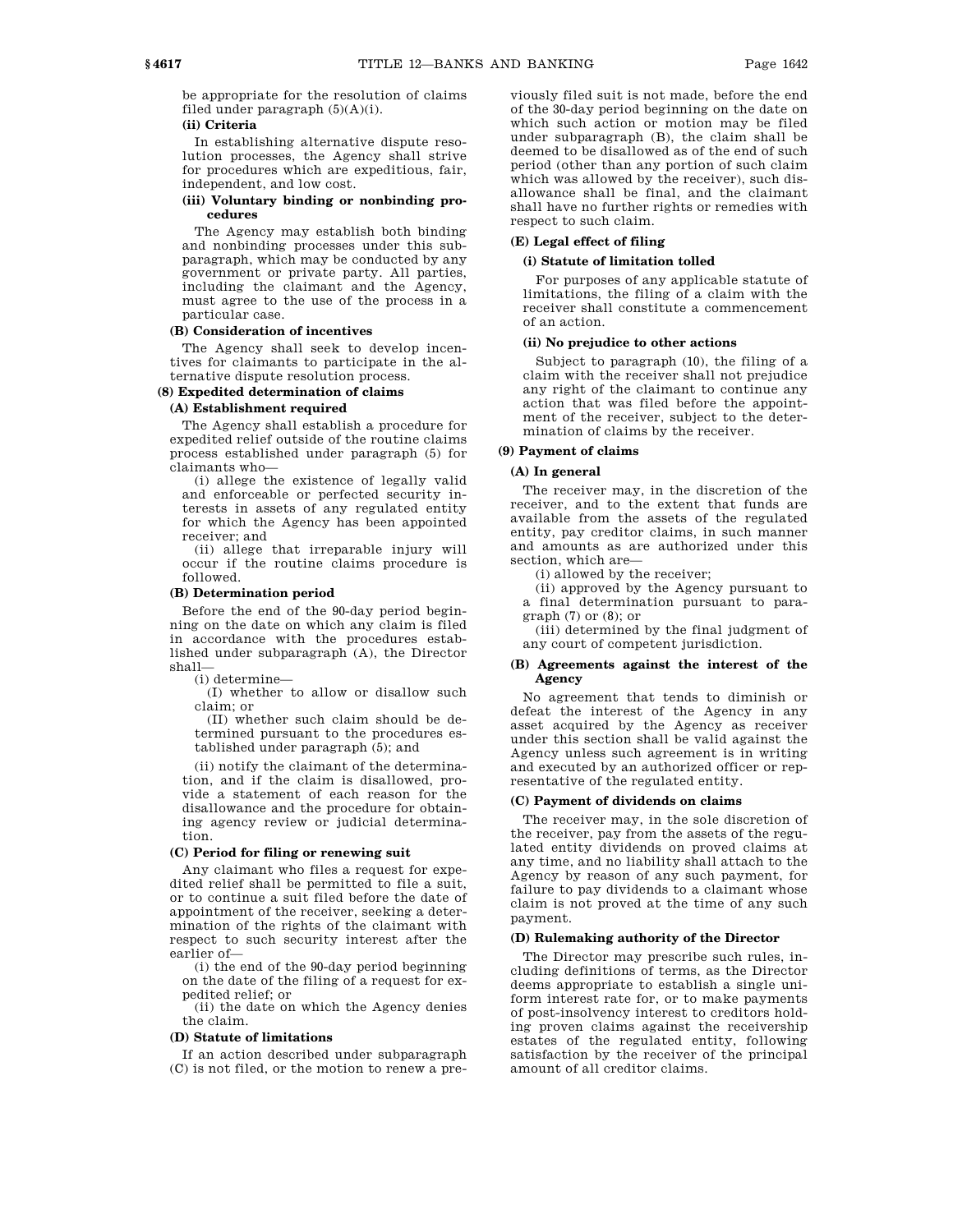### **(10) Suspension of legal actions**

### **(A) In general**

After the appointment of a conservator or receiver for a regulated entity, the conservator or receiver may, in any judicial action or proceeding to which such regulated entity is or becomes a party, request a stay for a period not to exceed—

(i) 45 days, in the case of any conservator; and

(ii) 90 days, in the case of any receiver.

#### **(B) Grant of stay by all courts required**

Upon receipt of a request by the conservator or receiver under subparagraph (A) for a stay of any judicial action or proceeding in any court with jurisdiction of such action or proceeding, the court shall grant such stay as to all parties.

#### **(11) Additional rights and duties**

### **(A) Prior final adjudication**

The Agency shall abide by any final unappealable judgment of any court of competent jurisdiction which was rendered before the appointment of the Agency as conservator or receiver.

#### **(B) Rights and remedies of conservator or receiver**

In the event of any appealable judgment, the Agency as conservator or receiver—

(i) shall have all of the rights and remedies available to the regulated entity (before the appointment of such conservator or receiver) and the Agency, including removal to Federal court and all appellate rights; and

(ii) shall not be required to post any bond in order to pursue such remedies.

#### **(C) No attachment or execution**

No attachment or execution may issue by any court upon assets in the possession of the receiver, or upon the charter, of a regulated entity for which the Agency has been appointed receiver.

#### **(D) Limitation on judicial review**

Except as otherwise provided in this subsection, no court shall have jurisdiction over—

(i) any claim or action for payment from, or any action seeking a determination of rights with respect to, the assets or charter of any regulated entity for which the Agency has been appointed receiver; or

(ii) any claim relating to any act or omission of such regulated entity or the Agency as receiver.

#### **(E) Disposition of assets**

In exercising any right, power, privilege, or authority as conservator or receiver in connection with any sale or disposition of assets of a regulated entity for which the Agency has been appointed conservator or receiver, the Agency shall conduct its operations in a manner which—

(i) maximizes the net present value return from the sale or disposition of such assets;

(ii) minimizes the amount of any loss realized in the resolution of cases; and

(iii) ensures adequate competition and fair and consistent treatment of offerors.

### **(12) Statute of limitations for actions brought by conservator or receiver**

### **(A) In general**

Notwithstanding any provision of any contract, the applicable statute of limitations with regard to any action brought by the Agency as conservator or receiver shall be—

(i) in the case of any contract claim, the longer of—

(I) the 6-year period beginning on the date on which the claim accrues; or

(II) the period applicable under State law; and

(ii) in the case of any tort claim, the longer of—

(I) the 3-year period beginning on the date on which the claim accrues; or

(II) the period applicable under State law.

#### **(B) Determination of the date on which a claim accrues**

For purposes of subparagraph (A), the date on which the statute of limitations begins to run on any claim described in such subparagraph shall be the later of—

(i) the date of the appointment of the Agency as conservator or receiver; or

(ii) the date on which the cause of action accrues.

### **(13) Revival of expired state causes of action (A) In general**

In the case of any tort claim described under clause (ii) for which the statute of limitations applicable under State law with respect to such claim has expired not more than 5 years before the appointment of the Agency as conservator or receiver, the Agency may bring an action as conservator or receiver on such claim without regard to the expiration of the statute of limitations applicable under State law.

### **(B) Claims described**

A tort claim referred to under clause (i) is a claim arising from fraud, intentional misconduct resulting in unjust enrichment, or intentional misconduct resulting in substantial loss to the regulated entity.

#### **(14) Accounting and recordkeeping requirements**

#### **(A) In general**

The Agency as conservator or receiver shall, consistent with the accounting and reporting practices and procedures established by the Agency, maintain a full accounting of each conservatorship and receivership or other disposition of a regulated entity in default.

#### **(B) Annual accounting or report**

With respect to each conservatorship or receivership, the Agency shall make an annual accounting or report available to the Board, the Comptroller General of the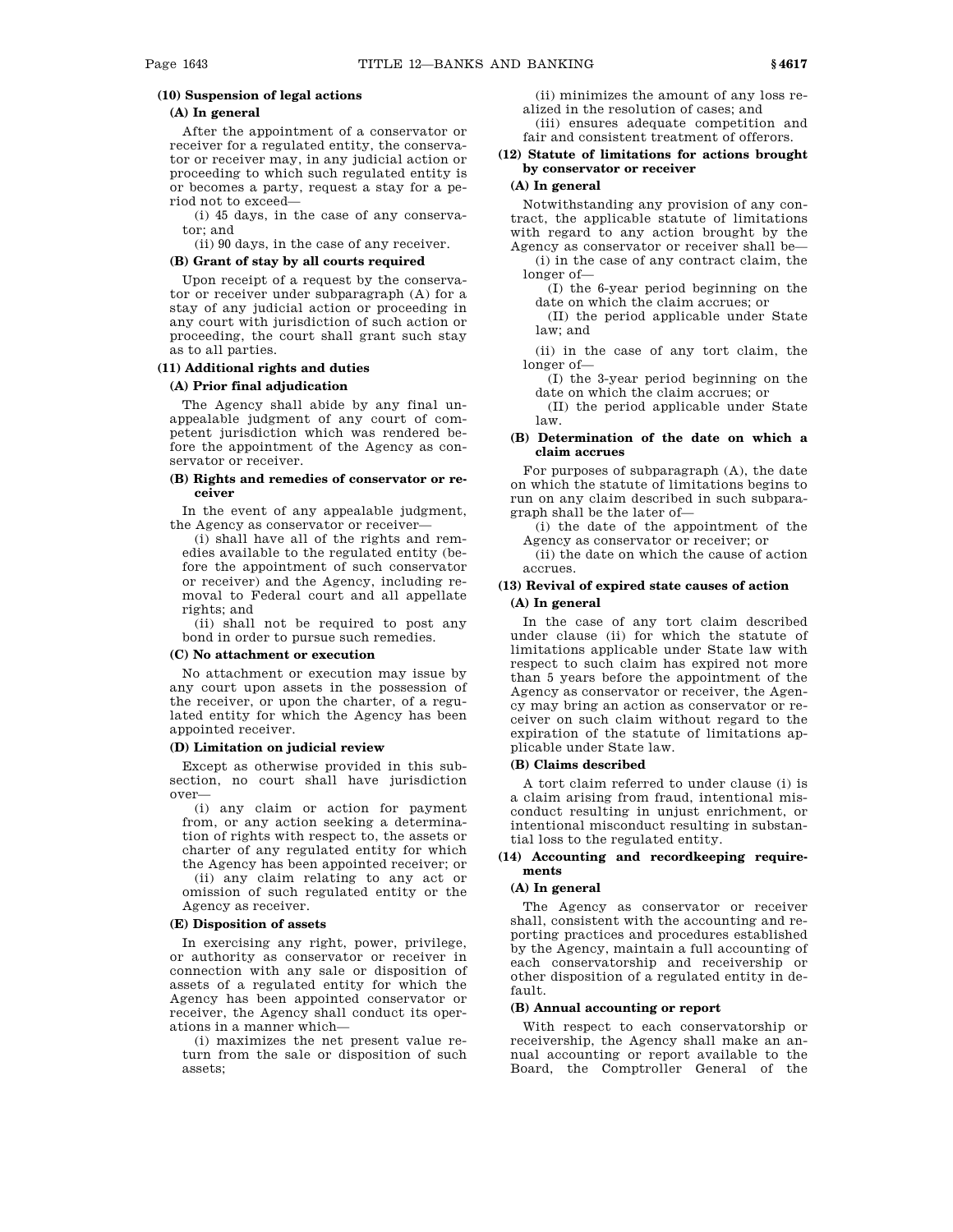United States, the Committee on Banking, Housing, and Urban Affairs of the Senate, and the Committee on Financial Services of the House of Representatives.

## **(C) Availability of reports**

Any report prepared under subparagraph (B) shall be made available by the Agency upon request to any shareholder of a regulated entity or any member of the public.

### **(D) Recordkeeping requirement**

After the end of the 6-year period beginning on the date on which the conservatorship or receivership is terminated by the Director, the Agency may destroy any records of such regulated entity which the Agency, in the discretion of the Agency, determines to be unnecessary, unless directed not to do so by a court of competent jurisdiction or governmental agency, or prohibited by law.

### **(15) Fraudulent transfers**

### **(A) In general**

The Agency, as conservator or receiver, may avoid a transfer of any interest of an entity-affiliated party, or any person determined by the conservator or receiver to be a debtor of the regulated entity, in property, or any obligation incurred by such party or person, that was made within 5 years of the date on which the Agency was appointed conservator or receiver, if such party or person voluntarily or involuntarily made such transfer or incurred such liability with the intent to hinder, delay, or defraud the regulated entity, the Agency, the conservator, or receiver.

### **(B) Right of recovery**

To the extent a transfer is avoided under subparagraph (A), the conservator or receiver may recover, for the benefit of the regulated entity, the property transferred, or, if a court so orders, the value of such property (at the time of such transfer) from—

(i) the initial transferee of such transfer or the entity-affiliated party or person for whose benefit such transfer was made; or

(ii) any immediate or mediate transferee

of any such initial transferee.

#### **(C) Rights of transferee or obligee**

The conservator or receiver may not recover under subparagraph (B) from—

(i) any transferee that takes for value, including satisfaction or securing of a present or antecedent debt, in good faith; or

(ii) any immediate or mediate good faith transferee of such transferee.

#### **(D) Rights under this paragraph**

The rights under this paragraph of the conservator or receiver described under subparagraph (A) shall be superior to any rights of a trustee or any other party (other than any party which is a Federal agency) under title 11.

### **(16) Attachment of assets and other injunctive relief**

Subject to paragraph (17), any court of competent jurisdiction may, at the request of the conservator or receiver, issue an order in accordance with rule 65 of the Federal Rules of Civil Procedure, including an order placing the assets of any person designated by the conservator or receiver under the control of the court, and appointing a trustee to hold such assets.

### **(17) Standards of proof**

Rule 65 of the Federal Rules of Civil Procedure shall apply with respect to any proceeding under paragraph (16) without regard to the requirement of such rule that the applicant show that the injury, loss, or damage is irreparable and immediate.

### **(18) Treatment of claims arising from breach of contracts executed by the conservator or receiver**

### **(A) In general**

Notwithstanding any other provision of this subsection, any final and unappealable judgment for monetary damages entered against the conservator or receiver for the breach of an agreement executed or approved in writing by the conservator or receiver after the date of its appointment, shall be paid as an administrative expense of the conservator or receiver.

#### **(B) No limitation of power**

Nothing in this paragraph shall be construed to limit the power of the conservator or receiver to exercise any rights under contract or law, including to terminate, breach, cancel, or otherwise discontinue such agreement.

### **(19) General exceptions (A) Limitations**

The rights of the conservator or receiver appointed under this section shall be subject to the limitations on the powers of a receiver under sections 4402 through 4407 of this title.1

# **(B) Mortgages held in trust**

### **(i) In general**

Any mortgage, pool of mortgages, or interest in a pool of mortgages held in trust, custodial, or agency capacity by a regulated entity for the benefit of any person other than the regulated entity shall not be available to satisfy the claims of creditors generally, except that nothing in this clause shall be construed to expand or otherwise affect the authority of any regulated entity.

### **(ii) Holding of mortgages**

Any mortgage, pool of mortgages, or interest in a pool of mortgages described in clause (i) shall be held by the conservator or receiver appointed under this section for the beneficial owners of such mortgage, pool of mortgages, or interest in accordance with the terms of the agreement creating such trust, custodial, or other agency arrangement.

### **(iii) Liability of conservator or receiver**

The liability of the conservator or receiver appointed under this section for

<sup>1</sup>See References in Text note below.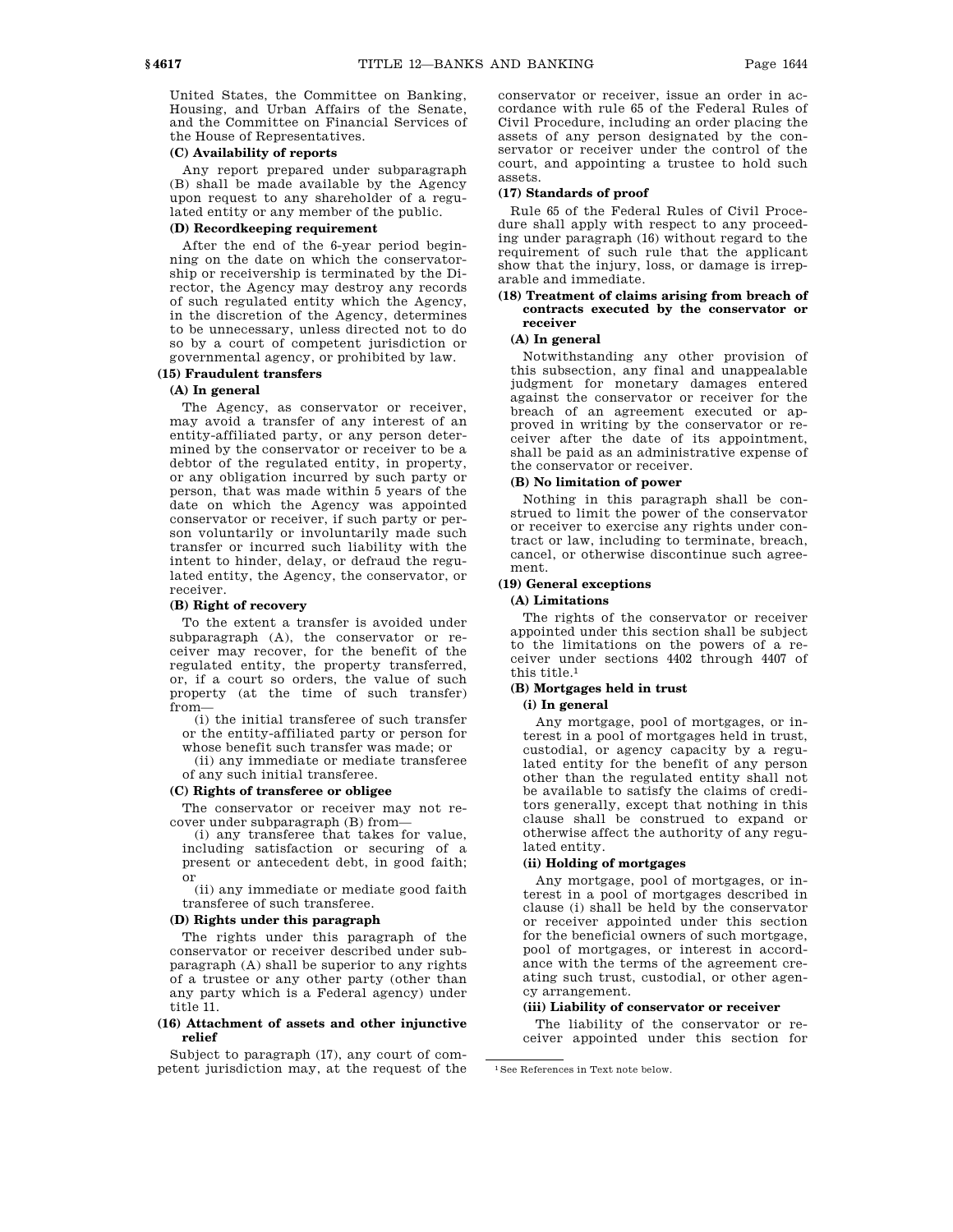damages shall, in the case of any contingent or unliquidated claim relating to the mortgages held in trust, be estimated in accordance with the regulations of the Director.

### **(c) Priority of expenses and unsecured claims (1) In general**

Unsecured claims against a regulated entity, or the receiver therefor, that are proven to the satisfaction of the receiver shall have priority in the following order:

(A) Administrative expenses of the receiver.

(B) Any other general or senior liability of the regulated entity (which is not a liability described under subparagraph (C) or (D).2

(C) Any obligation subordinated to general creditors (which is not an obligation described under subparagraph (D)).

(D) Any obligation to shareholders or members arising as a result of their status as shareholder or members.

### **(2) Creditors similarly situated**

All creditors that are similarly situated under paragraph (1) shall be treated in a similar manner, except that the receiver may take any action (including making payments) that does not comply with this subsection, if—

(A) the Director determines that such action is necessary to maximize the value of the assets of the regulated entity, to maximize the present value return from the sale or other disposition of the assets of the regulated entity, or to minimize the amount of any loss realized upon the sale or other disposition of the assets of the regulated entity; and

(B) all creditors that are similarly situated under paragraph (1) receive not less than the amount provided in subsection  $(e)(2)$ .

### **(3) Definition**

As used in this subsection, the term ''administrative expenses of the receiver'' includes—

(A) the actual, necessary costs and expenses incurred by the receiver in preserving the assets of a failed regulated entity or liquidating or otherwise resolving the affairs of a failed regulated entity; and

(B) any obligations that the receiver determines are necessary and appropriate to facilitate the smooth and orderly liquidation or other resolution of the regulated entity.

#### **(d) Provisions relating to contracts entered into before appointment of conservator or receiver**

### **(1) Authority to repudiate contracts**

In addition to any other rights a conservator or receiver may have, the conservator or receiver for any regulated entity may disaffirm or repudiate any contract or lease—

(A) to which such regulated entity is a party;

(B) the performance of which the conservator or receiver, in its sole discretion, determines to be burdensome; and

(C) the disaffirmance or repudiation of which the conservator or receiver determines, in its sole discretion, will promote the orderly administration of the affairs of the regulated entity.

### **(2) Timing of repudiation**

The conservator or receiver shall determine whether or not to exercise the rights of repudiation under this subsection within a reasonable period following such appointment.

### **(3) Claims for damages for repudiation**

### **(A) In general**

Except as otherwise provided under subparagraph (C) and paragraphs (4), (5), and (6), the liability of the conservator or receiver for the disaffirmance or repudiation of any contract pursuant to paragraph (1) shall be—

(i) limited to actual direct compensatory damages; and

(ii) determined as of—

(I) the date of the appointment of the conservator or receiver; or

(II) in the case of any contract or agreement referred to in paragraph (8), the date of the disaffirmance or repudiation of such contract or agreement.

#### **(B) No liability for other damages**

For purposes of subparagraph (A), the term ''actual direct compensatory damages'' shall not include—

(i) punitive or exemplary damages;

(ii) damages for lost profits or opportunity; or

(iii) damages for pain and suffering.

#### **(C) Measure of damages for repudiation of financial contracts**

In the case of any qualified financial contract or agreement to which paragraph (8) applies, compensatory damages shall be—

(i) deemed to include normal and reasonable costs of cover or other reasonable measures of damages utilized in the industries for such contract and agreement claims; and

(ii) paid in accordance with this subsection and subsection (e), except as otherwise specifically provided in this section.

### **(4) Leases under which the regulated entity is the lessee**

#### **(A) In general**

If the conservator or receiver disaffirms or repudiates a lease under which the regulated entity was the lessee, the conservator or receiver shall not be liable for any damages (other than damages determined under subparagraph (B)) for the disaffirmance or repudiation of such lease.

#### **(B) Payments of rent**

Notwithstanding subparagraph (A), the lessor under a lease to which that subparagraph applies shall—

(i) be entitled to the contractual rent accruing before the later of the date on which—

(I) the notice of disaffirmance or repudiation is mailed; or

 $^2\mathrm{So}$  in original. A second closing parenthesis probably should precede the period.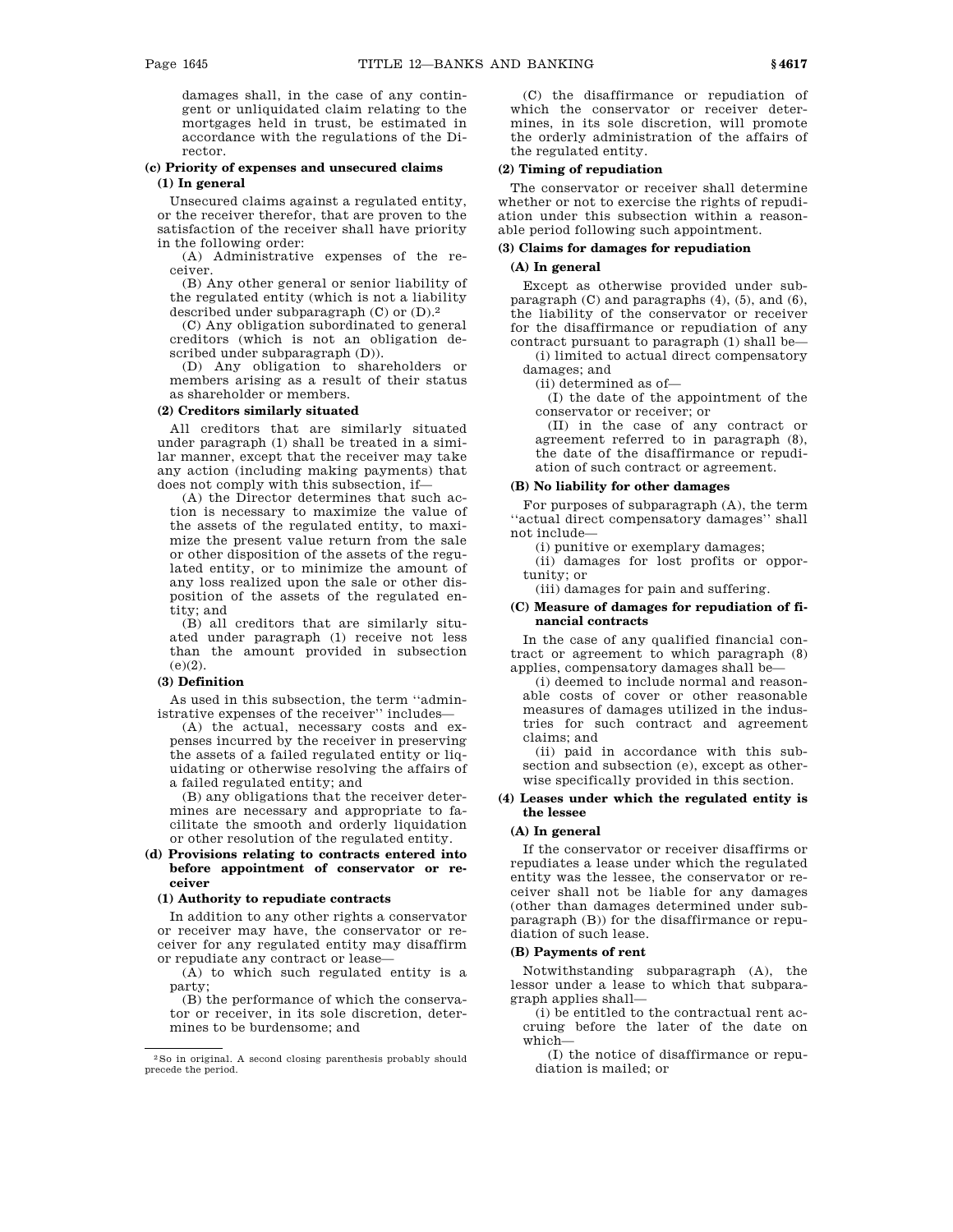(II) the disaffirmance or repudiation becomes effective, unless the lessor is in default or breach of the terms of the lease;

(ii) have no claim for damages under any acceleration clause or other penalty provision in the lease; and

(iii) have a claim for any unpaid rent, subject to all appropriate offsets and defenses, due as of the date of the appointment, which shall be paid in accordance with this subsection and subsection (e).

#### **(5) Leases under which the regulated entity is the lessor**

### **(A) In general**

If the conservator or receiver repudiates an unexpired written lease of real property of the regulated entity under which the regulated entity is the lessor and the lessee is not, as of the date of such repudiation, in default, the lessee under such lease may either—

(i) treat the lease as terminated by such repudiation; or

(ii) remain in possession of the leasehold interest for the balance of the term of the lease, unless the lessee defaults under the terms of the lease after the date of such repudiation.

#### **(B) Provisions applicable to lessee remaining in possession**

If any lessee under a lease described under subparagraph (A) remains in possession of a leasehold interest under clause (ii) of subparagraph (A)—

(i) the lessee—

(I) shall continue to pay the contractual rent pursuant to the terms of the lease after the date of the repudiation of such lease; and

(II) may offset against any rent payment which accrues after the date of the repudiation of the lease, and any damages which accrue after such date due to the nonperformance of any obligation of the regulated entity under the lease after such date; and

(ii) the conservator or receiver shall not be liable to the lessee for any damages arising after such date as a result of the repudiation, other than the amount of any offset allowed under clause (i)(II).

### **(6) Contracts for the sale of real property**

### **(A) In general**

If the conservator or receiver repudiates any contract for the sale of real property and the purchaser of such real property under such contract is in possession, and is not, as of the date of such repudiation, in default, such purchaser may either—

(i) treat the contract as terminated by such repudiation; or

(ii) remain in possession of such real property.

### **(B) Provisions applicable to purchaser remaining in possession**

If any purchaser of real property under any contract described under subparagraph (A) remains in possession of such property under clause (ii) of subparagraph  $(A)$ — (i) the purchaser—

(I) shall continue to make all payments due under the contract after the date of the repudiation of the contract; and

(II) may offset against any such payments any damages which accrue after such date due to the nonperformance (after such date) of any obligation of the regulated entity under the contract; and

(ii) the conservator or receiver shall—

(I) not be liable to the purchaser for any damages arising after such date as a result of the repudiation, other than the amount of any offset allowed under clause (i)(II);

(II) deliver title to the purchaser in accordance with the provisions of the contract; and

(III) have no obligation under the contract other than the performance required under subclause (II).

# **(C) Assignment and sale allowed**

# **(i) In general**

No provision of this paragraph shall be construed as limiting the right of the conservator or receiver to assign the contract described under subparagraph (A), and sell the property subject to the contract and the provisions of this paragraph.

#### **(ii) No liability after assignment and sale**

If an assignment and sale described under clause (i) is consummated, the conservator or receiver shall have no further liability under the contract described under subparagraph (A), or with respect to the real property which was the subject of such contract.

# **(7) Service contracts**

### **(A) Services performed before appointment**

In the case of any contract for services between any person and any regulated entity for which the Agency has been appointed conservator or receiver, any claim of such person for services performed before the appointment of the conservator or receiver shall be—

(i) a claim to be paid in accordance with subsections (b) and (e); and

(ii) deemed to have arisen as of the date on which the conservator or receiver was appointed.

### **(B) Services performed after appointment and prior to repudiation**

If, in the case of any contract for services described under subparagraph (A), the conservator or receiver accepts performance by the other person before the conservator or receiver makes any determination to exercise the right of repudiation of such contract under this section—

(i) the other party shall be paid under the terms of the contract for the services performed; and

(ii) the amount of such payment shall be treated as an administrative expense of the conservatorship or receivership.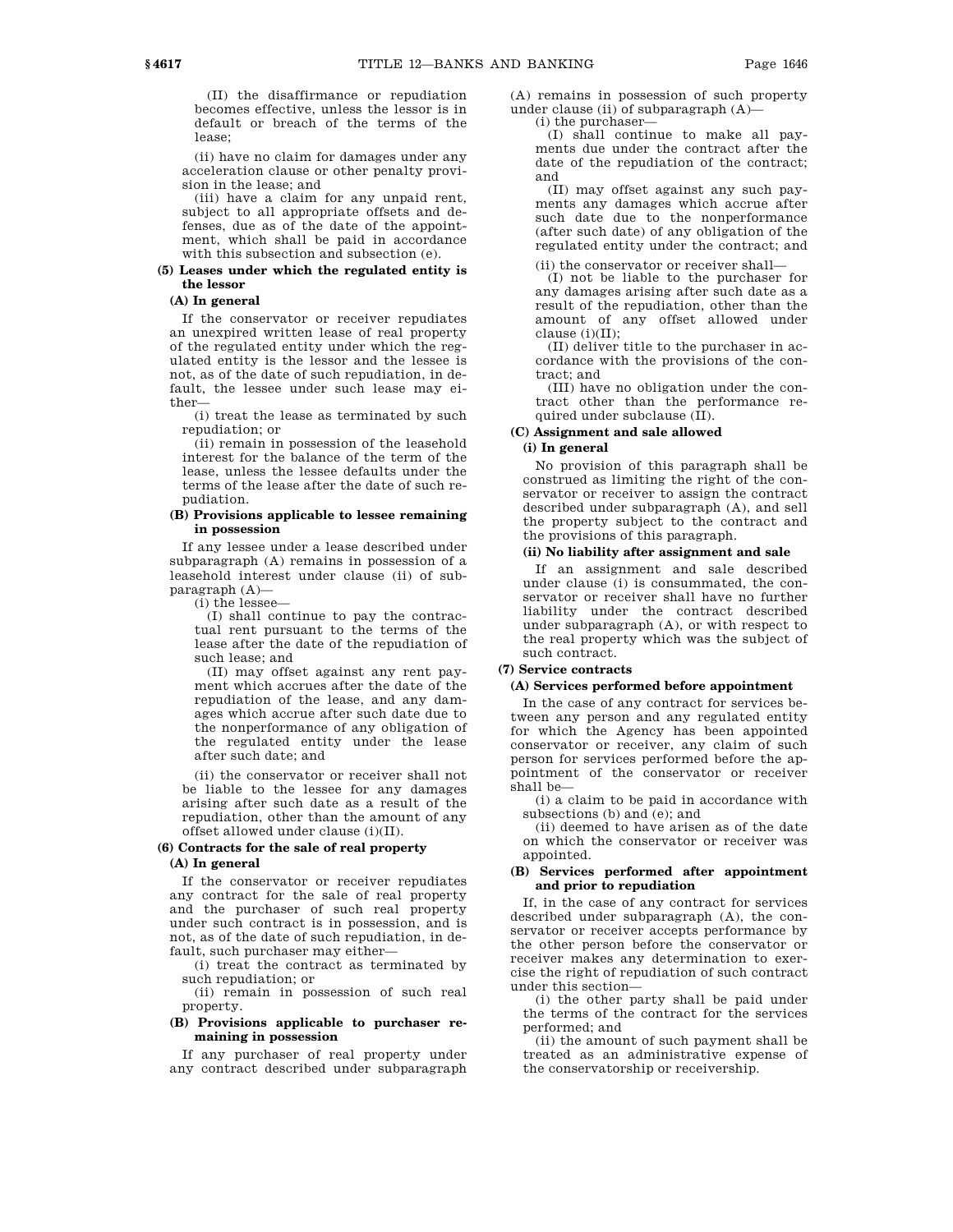### **(C) Acceptance of performance no bar to subsequent repudiation**

The acceptance by the conservator or receiver of services referred to under subparagraph (B) in connection with a contract described in such subparagraph shall not affect the right of the conservator or receiver to repudiate such contract under this section at any time after such performance.

#### **(8) Certain qualified financial contracts**

### **(A) Rights of parties to contracts**

Subject to paragraphs (9) and (10), and notwithstanding any other provision of this chapter (other than subsection  $(b)(9)(B)$  of this section), any other Federal law, or the law of any State, no person shall be stayed or prohibited from exercising—

(i) any right of that person to cause the termination, liquidation, or acceleration of any qualified financial contract with a regulated entity that arises upon the appointment of the Agency as receiver for such regulated entity at any time after such appointment;

(ii) any right under any security agreement or arrangement or other credit enhancement relating to one or more qualified financial contracts; or

(iii) any right to offset or net out any termination value, payment amount, or other transfer obligation arising under or in connection with 1 or more contracts and agreements described in clause (i), including any master agreement for such contracts or agreements.

### **(B) Applicability of other provisions**

Subsection (b)(10) shall apply in the case of any judicial action or proceeding brought against any receiver referred to under subparagraph (A), or the regulated entity for which such receiver was appointed, by any party to a contract or agreement described under subparagraph (A)(i) with such regulated entity.

### **(C) Certain transfers not avoidable**

### **(i) In general**

Notwithstanding paragraph (11), or any other provision of Federal or State law relating to the avoidance of preferential or fraudulent transfers, the Agency, whether acting as such or as conservator or receiver of a regulated entity, may not avoid any transfer of money or other property in connection with any qualified financial contract with a regulated entity.

### **(ii) Exception for certain transfers**

Clause (i) shall not apply to any transfer of money or other property in connection with any qualified financial contract with a regulated entity if the Agency determines that the transferee had actual intent to hinder, delay, or defraud such regulated entity, the creditors of such regulated entity, or any conservator or receiver appointed for such regulated entity.

### **(D) Certain contracts and agreements defined**

In this subsection the following definitions shall apply:

### **(i) Qualified financial contract**

The term ''qualified financial contract'' means any securities contract, commodity contract, forward contract, repurchase agreement, swap agreement, and any similar agreement that the Agency determines by regulation, resolution, or order to be a qualified financial contract for purposes of this paragraph.

### **(ii) Securities contract**

The term ''securities contract''—

(I) means a contract for the purchase, sale, or loan of a security, a certificate of deposit, a mortgage loan, or any interest in a mortgage loan, a group or index of securities, certificates of deposit, or mortgage loans or interests therein (including any interest therein or based on the value thereof) or any option on any of the foregoing, including any option to purchase or sell any such security, certificate of deposit, mortgage loan, interest, group or index, or option, and including any repurchase or reverse repurchase transaction on any such security, certificate of deposit, mortgage loan, interest, group or index, or option;

(II) does not include any purchase, sale, or repurchase obligation under a participation in a commercial mortgage loan, unless the Agency determines by regulation, resolution, or order to include any such agreement within the meaning of such term;

(III) means any option entered into on a national securities exchange relating to foreign currencies;

(IV) means the guarantee by or to any securities clearing agency of any settlement of cash, securities, certificates of deposit, mortgage loans or interests therein, group or index of securities, certificates of deposit, or mortgage loans or interests therein (including any interest therein or based on the value thereof) or option on any of the foregoing, including any option to purchase or sell any such security, certificate of deposit, mortgage loan, interest, group or index, or option; (V) means any margin loan;

(VI) means any other agreement or transaction that is similar to any agreement or transaction referred to in this clause;

(VII) means any combination of the agreements or transactions referred to in this clause;

(VIII) means any option to enter into any agreement or transaction referred to in this clause;

(IX) means a master agreement that provides for an agreement or transaction referred to in subclause (I), (III), (IV), (V), (VI), (VII), or (VIII), together with all supplements to any such master agreement, without regard to whether the master agreement provides for an agreement or transaction that is not a securities contract under this clause, except that the master agreement shall be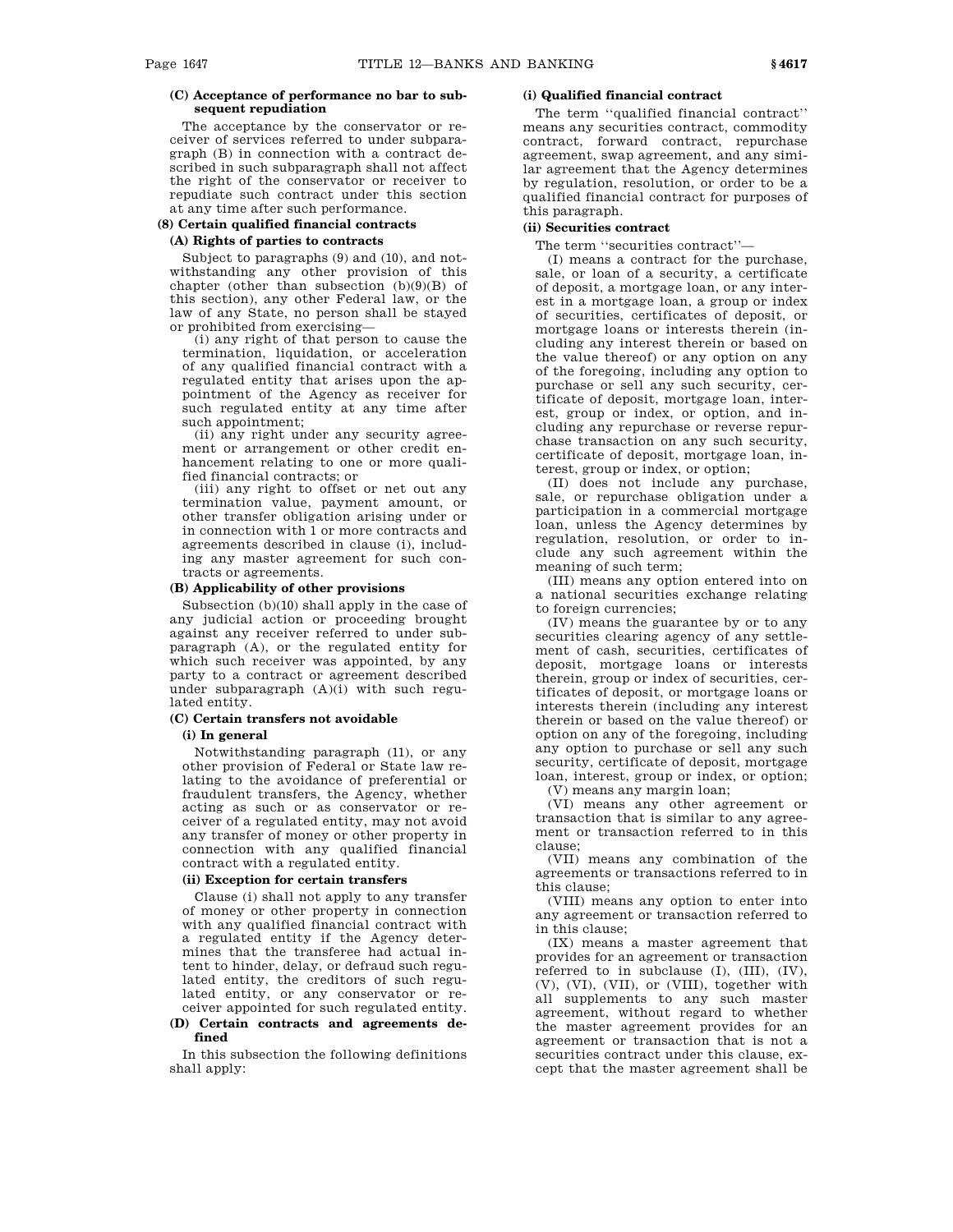considered to be a securities contract under this clause only with respect to each agreement or transaction under the master agreement that is referred to in subclause (I), (III), (IV), (V), (VI), (VII), or (VIII); and

(X) means any security agreement or arrangement or other credit enhancement related to any agreement or transaction referred to in this clause, including any guarantee or reimbursement obligation in connection with any agreement or transaction referred to in this clause.

#### **(iii) Commodity contract**

The term "commodity contract" means—

(I) with respect to a futures commission merchant, a contract for the purchase or sale of a commodity for future delivery on, or subject to the rules of, a contract market or board of trade;

(II) with respect to a foreign futures commission merchant, a foreign future;

(III) with respect to a leverage transaction merchant, a leverage transaction;

(IV) with respect to a clearing organization, a contract for the purchase or sale of a commodity for future delivery on, or subject to the rules of, a contract market or board of trade that is cleared by such clearing organization, or commodity option traded on, or subject to the rules of, a contract market or board of trade that is cleared by such clearing organization;

(V) with respect to a commodity options dealer, a commodity option;

(VI) any other agreement or transaction that is similar to any agreement or transaction referred to in this clause;

(VII) any combination of the agreements or transactions referred to in this clause;

(VIII) any option to enter into any agreement or transaction referred to in this clause;

(IX) a master agreement that provides for an agreement or transaction referred to in subclause  $(I)$ ,  $(II)$ ,  $(III)$ ,  $(IV)$ ,  $(V)$ , (VI), (VII), or (VIII), together with all supplements to any such master agreement, without regard to whether the master agreement provides for an agreement or transaction that is not a commodity contract under this clause, except that the master agreement shall be considered to be a commodity contract under this clause only with respect to each agreement or transaction under the master agreement that is referred to in subclause (I), (II), (III),  $(IV)$ ,  $(V)$ ,  $(VI)$ , (VII), or (VIII); or

(X) any security agreement or arrangement or other credit enhancement related to any agreement or transaction referred to in this clause, including any guarantee or reimbursement obligation in connection with any agreement or transaction referred to in this clause.

### **(iv) Forward contract**

The term ''forward contract'' means—

(I) a contract (other than a commodity contract) for the purchase, sale, or transfer of a commodity or any similar good, article, service, right, or interest which is presently or in the future becomes the subject of dealing in the forward contract trade, or product or byproduct thereof, with a maturity date more than 2 days after the date on which the contract is entered into, including a repurchase transaction, reverse repurchase transaction, consignment, lease, swap, hedge transaction, deposit, loan, option, allocated transaction, unallocated transaction, or any other similar agreement;

(II) any combination of agreements or transactions referred to in subclauses (I) and (III);

(III) any option to enter into any agreement or transaction referred to in subclause  $(I)$  or  $(II)$ ;

(IV) a master agreement that provides for an agreement or transaction referred to in subclauses (I), (II), or (III), together with all supplements to any such master agreement, without regard to whether the master agreement provides for an agreement or transaction that is not a forward contract under this clause, except that the master agreement shall be considered to be a forward contract under this clause only with respect to each agreement or transaction under the master agreement that is referred to in subclause (I), (II), or (III); or

(V) any security agreement or arrangement or other credit enhancement related to any agreement or transaction referred to in subclause (I), (II), (III), or (IV), including any guarantee or reimbursement obligation in connection with any agreement or transaction referred to in any such subclause.

#### **(v) Repurchase agreement**

The term "repurchase agreement" (including a reverse repurchase agreement)—

(I) means an agreement, including related terms, which provides for the transfer of one or more certificates of deposit, mortgage-related securities (as such term is defined in section 78c of title 15), mortgage loans, interests in mortgage-related securities or mortgage loans, eligible bankers' acceptances, qualified foreign government securities (defined for purposes of this clause as a security that is a direct obligation of, or that is fully guaranteed by, the central government of a member of the Organization for Economic Cooperation and Development, as determined by regulation or order adopted by the appropriate Federal banking authority), or securities that are direct obligations of, or that are fully guaranteed by, the United States or any agency of the United States against the transfer of funds by the transferee of such certificates of deposit, eligible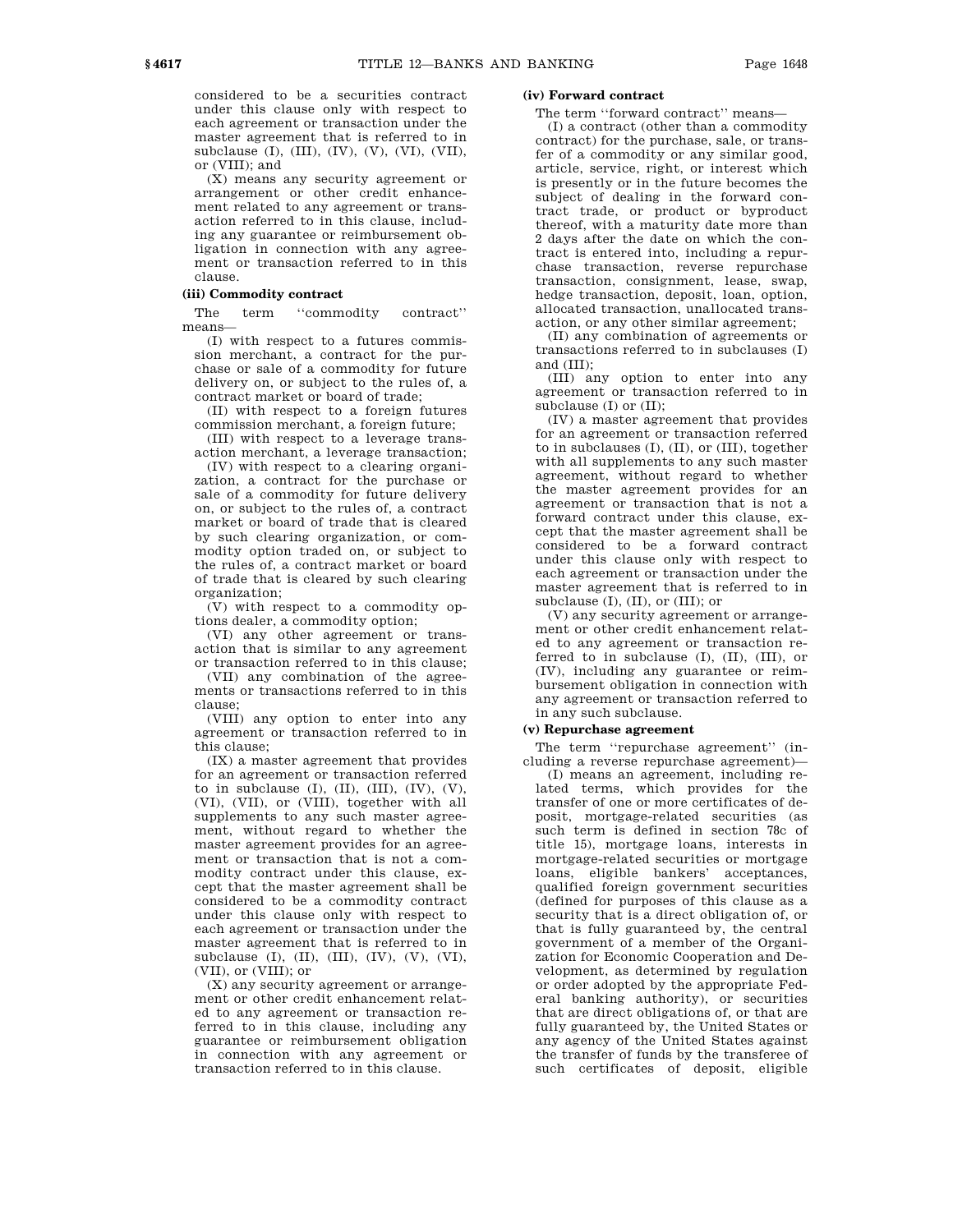bankers' acceptances, securities, mortgage loans, or interests with a simultaneous agreement by such transferee to transfer to the transferor thereof certificates of deposit, eligible bankers' acceptances, securities, mortgage loans, or interests as described above, at a date certain not later than 1 year after such transfers or on demand, against the transfer of funds, or any other similar agreement;

(II) does not include any repurchase obligation under a participation in a commercial mortgage loan, unless the Agency determines by regulation, resolution, or order to include any such participation within the meaning of such term;

(III) means any combination of agreements or transactions referred to in subclauses (I) and (IV);

(IV) means any option to enter into any agreement or transaction referred to in subclause (I) or (III);

(V) means a master agreement that provides for an agreement or transaction referred to in subclause (I), (III), or (IV), together with all supplements to any such master agreement, without regard to whether the master agreement provides for an agreement or transaction that is not a repurchase agreement under this clause, except that the master agreement shall be considered to be a repurchase agreement under this subclause only with respect to each agreement or transaction under the master agreement that is referred to in subclause (I), (III), or (IV); and

(VI) means any security agreement or arrangement or other credit enhancement related to any agreement or transaction referred to in subclause (I), (III), (IV), or (V), including any guarantee or reimbursement obligation in connection with any agreement or transaction referred to in any such subclause.

### **(vi) Swap agreement**

The term ''swap agreement'' means—

(I) any agreement, including the terms and conditions incorporated by reference in any such agreement, which is an interest rate swap, option, future, or forward agreement, including a rate floor, rate cap, rate collar, cross-currency rate swap, and basis swap; a spot, same daytomorrow, tomorrow-next, forward, or other foreign exchange or precious metals agreement; a currency swap, option, future, or forward agreement; an equity index or equity swap, option, future, or forward agreement; a debt index or debt swap, option, future, or forward agreement; a total return, credit spread or credit swap, option, future, or forward agreement; a commodity index or commodity swap, option, future, or forward agreement; or a weather swap, weather derivative, or weather option;

(II) any agreement or transaction that is similar to any other agreement or

transaction referred to in this clause and that is of a type that has been, is presently, or in the future becomes, the subject of recurrent dealings in the swap markets (including terms and conditions incorporated by reference in such agreement) and that is a forward, swap, future, or option on one or more rates, currencies, commodities, equity securities or other equity instruments, debt securities or other debt instruments, quantitative measures associated with an occurrence, extent of an occurrence, or contingency associated with a financial, commercial, or economic consequence, or economic or financial indices or measures of economic or financial risk or value;

(III) any combination of agreements or transactions referred to in this clause;

(IV) any option to enter into any agreement or transaction referred to in this clause;

(V) a master agreement that provides for an agreement or transaction referred to in subclause  $(I)$ ,  $(II)$ ,  $(III)$ , or  $(IV)$ , together with all supplements to any such master agreement, without regard to whether the master agreement contains an agreement or transaction that is not a swap agreement under this clause, except that the master agreement shall be considered to be a swap agreement under this clause only with respect to each agreement or transaction under the master agreement that is referred to in subclause  $(I)$ ,  $(II)$ ,  $(III)$ , or  $(IV)$ ; and

(VI) any security agreement or arrangement or other credit enhancement related to any agreements or transactions referred to in subclause (I), (II), (III), (IV), or (V), including any guarantee or reimbursement obligation in connection with any agreement or transaction referred to in any such subclause.

#### **(vii) Treatment of master agreement as one agreement**

Any master agreement for any contract or agreement described in any preceding clause of this subparagraph (or any master agreement for such master agreement or agreements), together with all supplements to such master agreement, shall be treated as a single agreement and a single qualified financial contract. If a master agreement contains provisions relating to agreements or transactions that are not themselves qualified financial contracts, the master agreement shall be deemed to be a qualified financial contract only with respect to those transactions that are themselves qualified financial contracts.

### **(viii) Transfer**

The term ''transfer'' means every mode, direct or indirect, absolute or conditional, voluntary or involuntary, of disposing of or parting with property or with an interest in property, including retention of title as a security interest and foreclosure of the equity of redemption of the regulated entity.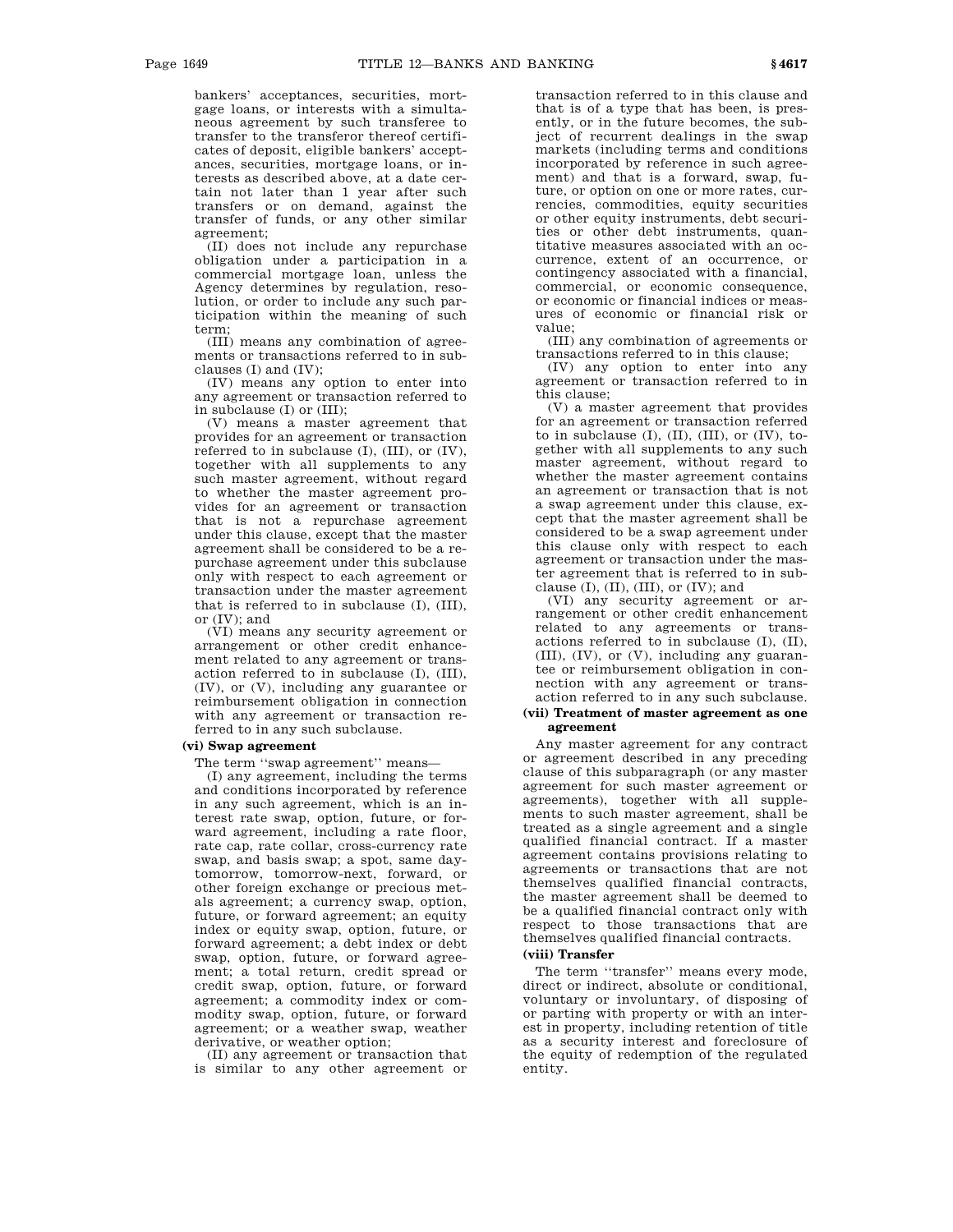### **(E) Certain protections in event of appointment of conservator**

Notwithstanding any other provision of this section, any other Federal law, or the law of any State (other than paragraph (10) of this subsection and subsection  $(h)(9)(B)$ no person shall be stayed or prohibited from exercising—

(i) any right such person has to cause the termination, liquidation, or acceleration of any qualified financial contract with a regulated entity in a conservatorship based upon a default under such financial contract which is enforceable under applicable noninsolvency law;

(ii) any right under any security agreement or arrangement or other credit enhancement relating to 1 or more such qualified financial contracts; or

(iii) any right to offset or net out any termination values, payment amounts, or other transfer obligations arising under or in connection with such qualified financial contracts.

#### **(F) Clarification**

No provision of law shall be construed as limiting the right or power of the Agency, or authorizing any court or agency to limit or delay in any manner, the right or power of the Agency to transfer any qualified financial contract in accordance with paragraphs (9) and (10), or to disaffirm or repudiate any such contract in accordance with subsection  $(d)(1)$ .

### **(G) Walkaway clauses not effective**

#### **(i) In general**

Notwithstanding the provisions of subparagraphs (A) and (E), and sections 4403 and 4404 of this title, no walkaway clause shall be enforceable in a qualified financial contract of a regulated entity in default.

### **(ii) Walkaway clause defined**

For purposes of this subparagraph, the term ''walkaway clause'' means a provision in a qualified financial contract that, after calculation of a value of a party's position or an amount due to or from 1 of the parties in accordance with its terms upon termination, liquidation, or acceleration of the qualified financial contract, either does not create a payment obligation of a party or extinguishes a payment obligation of a party in whole or in part solely because of the status of such party as a nondefaulting party.

### **(9) Transfer of qualified financial contracts**

In making any transfer of assets or liabilities of a regulated entity in default which includes any qualified financial contract, the conservator or receiver for such regulated entity shall either—

(A) transfer to 1 person—

(i) all qualified financial contracts between any person (or any affiliate of such person) and the regulated entity in default;

(ii) all claims of such person (or any affiliate of such person) against such regu-

lated entity under any such contract (other than any claim which, under the terms of any such contract, is subordinated to the claims of general unsecured creditors of such regulated entity);

(iii) all claims of such regulated entity against such person (or any affiliate of such person) under any such contract; and

(iv) all property securing, or any other credit enhancement for any contract described in clause (i), or any claim described in clause (ii) or (iii) under any such contract; or

(B) transfer none of the financial contracts, claims, or property referred to under subparagraph (A) (with respect to such person and any affiliate of such person).

### **(10) Notification of transfer**

### **(A) In general**

The conservator or receiver shall notify any person that is a party to a contract or transfer by 5:00 p.m. (Eastern Standard Time) on the business day following the date of the appointment of the receiver in the case of a receivership, or the business day following such transfer in the case of a conservatorship, if—

(i) the conservator or receiver for a regulated entity in default makes any transfer of the assets and liabilities of such regulated entity; and

(ii) such transfer includes any qualified financial contract.

### **(B) Certain rights not enforceable**

#### **(i) Receivership**

A person who is a party to a qualified financial contract with a regulated entity may not exercise any right that such person has to terminate, liquidate, or net such contract under paragraph (8)(A) of this subsection or under section 4403 or 4404 of this title, solely by reason of or incidental to the appointment of a receiver for the regulated entity (or the insolvency or financial condition of the regulated entity for which the receiver has been appointed)—

(I) until 5:00 p.m. (Eastern Standard Time) on the business day following the date of the appointment of the receiver; or

(II) after the person has received notice that the contract has been transferred pursuant to paragraph  $(9)(A)$ .

#### **(ii) Conservatorship**

A person who is a party to a qualified financial contract with a regulated entity may not exercise any right that such person has to terminate, liquidate, or net such contract under paragraph (8)(E) of this subsection or under section 4403 or 4404 of this title, solely by reason of or incidental to the appointment of a conservator for the regulated entity (or the insolvency or financial condition of the regulated entity for which the conservator has been appointed).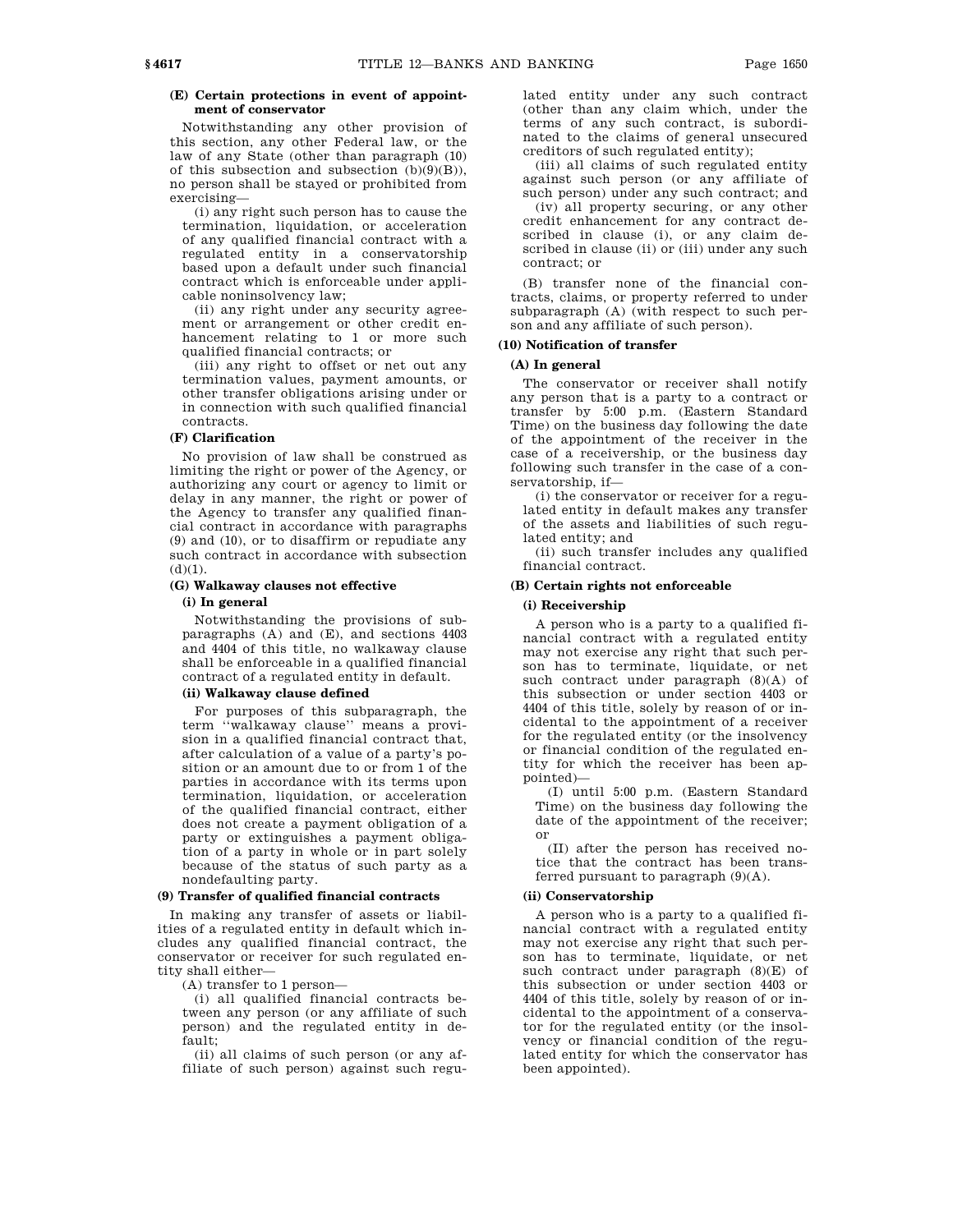### **(iii) Notice**

For purposes of this paragraph, the conservator or receiver of a regulated entity shall be deemed to have notified a person who is a party to a qualified financial contract with such regulated entity, if the conservator or receiver has taken steps reasonably calculated to provide notice to such person by the time specified in subparagraph (A).

### **(C) Business day defined**

For purposes of this paragraph, the term ''business day'' means any day other than any Saturday, Sunday, or any day on which either the New York Stock Exchange or the Federal Reserve Bank of New York is closed.

### **(11) Disaffirmance or repudiation of qualified financial contracts**

In exercising the rights of disaffirmance or repudiation of a conservator or receiver with respect to any qualified financial contract to which a regulated entity is a party, the conservator or receiver for such institution shall either—

(A) disaffirm or repudiate all qualified financial contracts between—

(i) any person or any affiliate of such person; and

(ii) the regulated entity in default; or

(B) disaffirm or repudiate none of the qualified financial contracts referred to in subparagraph (A) (with respect to such person or any affiliate of such person).

### **(12) Certain security interests not avoidable**

No provision of this subsection shall be construed as permitting the avoidance of any legally enforceable or perfected security interest in any of the assets of any regulated entity, except where such an interest is taken in contemplation of the insolvency of the regulated entity, or with the intent to hinder, delay, or defraud the regulated entity or the creditors of such regulated entity.

### **(13) Authority to enforce contracts**

#### **(A) In general**

Notwithstanding any provision of a contract providing for termination, default, acceleration, or exercise of rights upon, or solely by reason of, insolvency or the appointment of, or the exercise of rights or powers by, a conservator or receiver, the conservator or receiver may enforce any contract, other than a contract for liability insurance for a director or officer, or a contract or a regulated entity bond, entered into by the regulated entity.

### **(B) Certain rights not affected**

No provision of this paragraph may be construed as impairing or affecting any right of the conservator or receiver to enforce or recover under a liability insurance contract for an officer or director, or regulated entity bond under other applicable law.

#### **(C) Consent requirement**

### **(i) In general**

Except as otherwise provided under this section, no person may exercise any right

or power to terminate, accelerate, or declare a default under any contract to which a regulated entity is a party, or to obtain possession of or exercise control over any property of the regulated entity, or affect any contractual rights of the regulated entity, without the consent of the conservator or receiver, as appropriate, for a period of—

(I) 45 days after the date of appointment of a conservator; or

(II) 90 days after the date of appointment of a receiver.

#### **(ii) Exceptions**

This subparagraph shall not—

(I) apply to a contract for liability insurance for an officer or director;

(II) apply to the rights of parties to certain qualified financial contracts under subsection (d)(8); and

(III) be construed as permitting the conservator or receiver to fail to comply with otherwise enforceable provisions of such contracts.

### **(14) Savings clause**

The meanings of terms used in this subsection are applicable for purposes of this subsection only, and shall not be construed or applied so as to challenge or affect the characterization, definition, or treatment of any similar terms under any other statute, regulation, or rule, including the Gramm-Leach-Bliley Act, the Legal Certainty for Bank Products Act of 2000 [7 U.S.C. 27 to 27f], the securities laws (as that term is defined in section  $78c(a)(47)$  of title 15), and the Commodity Exchange Act [7 U.S.C. 1 et seq.].

#### **(15) Exception for Federal Reserve and Federal Home Loan Banks**

No provision of this subsection shall apply with respect to—

(A) any extension of credit from any Federal Home Loan Bank or Federal Reserve Bank to any regulated entity; or

(B) any security interest in the assets of the regulated entity securing any such extension of credit.

### **(e) Valuation of claims in default**

#### **(1) In general**

Notwithstanding any other provision of Federal law or the law of any State, and regardless of the method which the Agency determines to utilize with respect to a regulated entity in default or in danger of default, including transactions authorized under subsection (i), this subsection shall govern the rights of the creditors of such regulated entity.

#### **(2) Maximum liability**

The maximum liability of the Agency, acting as receiver or in any other capacity, to any person having a claim against the receiver or the regulated entity for which such receiver is appointed shall be not more than the amount that such claimant would have received if the Agency had liquidated the assets and liabilities of the regulated entity without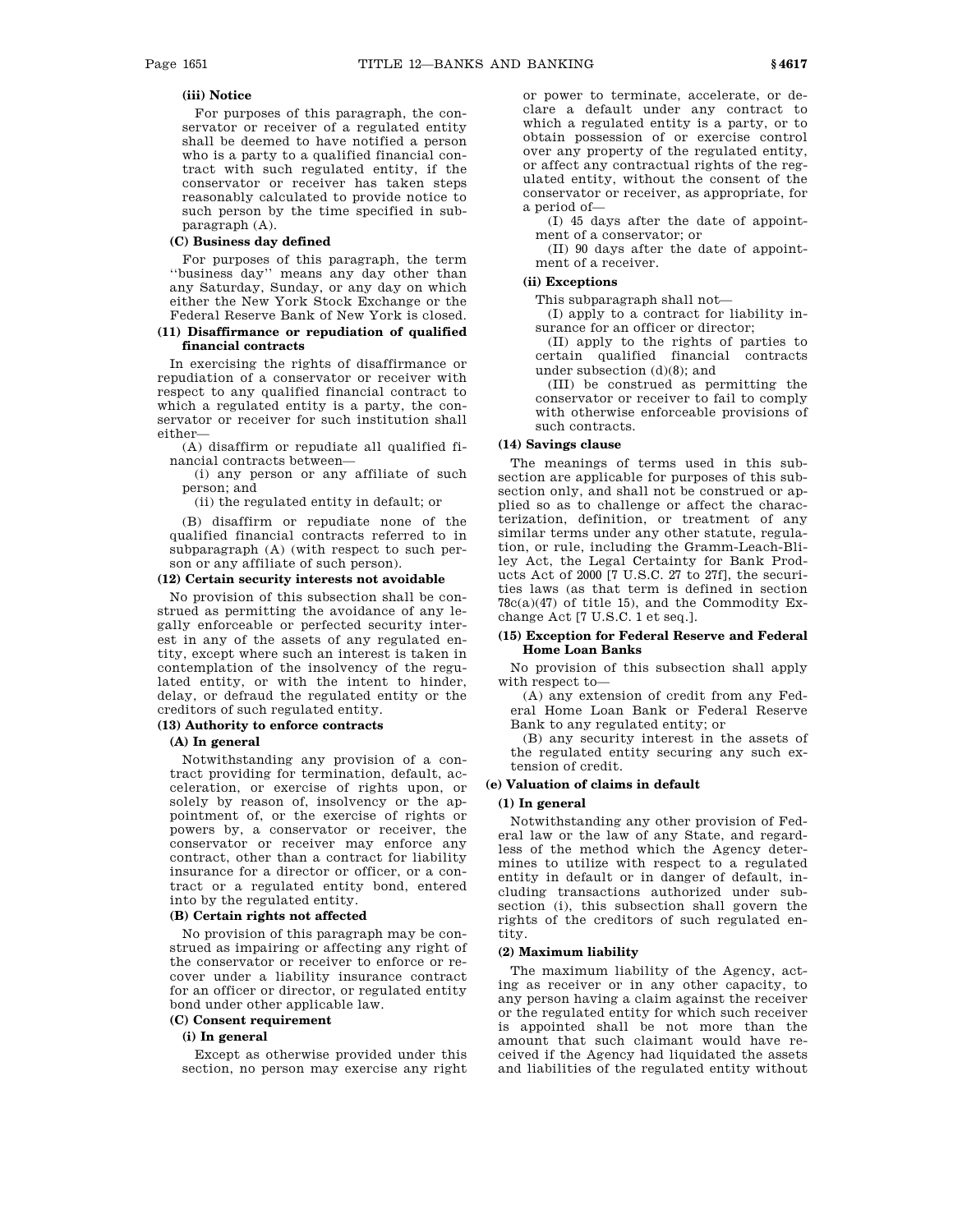exercising the authority of the Agency under subsection (i).

### **(f) Limitation on court action**

Except as provided in this section or at the request of the Director, no court may take any action to restrain or affect the exercise of powers or functions of the Agency as a conservator or a receiver.

### **(g) Liability of directors and officers**

### **(1) In general**

A director or officer of a regulated entity may be held personally liable for monetary damages in any civil action described in paragraph (2) brought by, on behalf of, or at the request or direction of the Agency, and prosecuted wholly or partially for the benefit of the Agency—

(A) acting as conservator or receiver of such regulated entity; or

(B) acting based upon a suit, claim, or cause of action purchased from, assigned by, or otherwise conveyed by such receiver or conservator.

### **(2) Actions addressed**

Paragraph (1) applies in any civil action for gross negligence, including any similar conduct or conduct that demonstrates a greater disregard of a duty of care than gross negligence, including intentional tortious conduct, as such terms are defined and determined under applicable State law.

### **(3) No limitation**

Nothing in this subsection shall impair or affect any right of the Agency under other applicable law.

#### **(h) Damages**

In any proceeding related to any claim against a director, officer, employee, agent, attorney, accountant, appraiser, or any other party employed by or providing services to a regulated entity, recoverable damages determined to result from the improvident or otherwise improper use or investment of any assets of the regulated entity shall include principal losses and appropriate interest.

### **(i) Limited-life regulated entities**

### **(1) Organization**

#### **(A) Purpose**

The Agency, as receiver appointed pursuant to subsection (a)—

(i) may, in the case of a Federal Home Loan Bank, organize a limited-life regulated entity with those powers and attributes of the Federal Home Loan Bank in default or in danger of default as the Director determines necessary, subject to the provisions of this subsection, and the Director shall grant a temporary charter to that limited-life regulated entity, and that limited-life regulated entity may operate subject to that charter; and

(ii) shall, in the case of an enterprise, organize a limited-life regulated entity with respect to that enterprise in accordance with this subsection.

### **(B) Authorities**

Upon the creation of a limited-life regulated entity under subparagraph (A), the limited-life regulated entity may—

(i) assume such liabilities of the regulated entity that is in default or in danger of default as the Agency may, in its discretion, determine to be appropriate, except that the liabilities assumed shall not exceed the amount of assets purchased or transferred from the regulated entity to the limited-life regulated entity;

(ii) purchase such assets of the regulated entity that is in default, or in danger of default as the Agency may, in its discretion, determine to be appropriate; and

(iii) perform any other temporary function which the Agency may, in its discretion, prescribe in accordance with this section.

### **(2) Charter and establishment**

### **(A) Transfer of charter**

### **(i) Fannie Mae**

If the Agency is appointed as receiver for the Federal National Mortgage Association, the limited-life regulated entity established under this subsection with respect to such enterprise shall, by operation of law and immediately upon its organization—

(I) succeed to the charter of the Federal National Mortgage Association, as set forth in the Federal National Mortgage Association Charter Act [12 U.S.C. 1716 et seq.]; and

(II) thereafter operate in accordance with, and subject to, such charter, this Act, and any other provision of law to which the Federal National Mortgage Association is subject, except as otherwise provided in this subsection.

#### **(ii) Freddie Mac**

If the Agency is appointed as receiver for the Federal Home Loan Mortgage Corporation, the limited-life regulated entity established under this subsection with respect to such enterprise shall, by operation of law and immediately upon its organization—

(I) succeed to the charter of the Federal Home Loan Mortgage Corporation, as set forth in the Federal Home Loan Mortgage Corporation Charter Act<sup>1</sup> [12] U.S.C. 1451 et seq.]; and

(II) thereafter operate in accordance with, and subject to, such charter, this Act, and any other provision of law to which the Federal Home Loan Mortgage Corporation is subject, except as otherwise provided in this subsection.

### **(B) Interests in and assets and obligations of regulated entity in default**

Notwithstanding subparagraph (A) or any other provision of law—

(i) a limited-life regulated entity shall assume, acquire, or succeed to the assets or liabilities of a regulated entity only to the extent that such assets or liabilities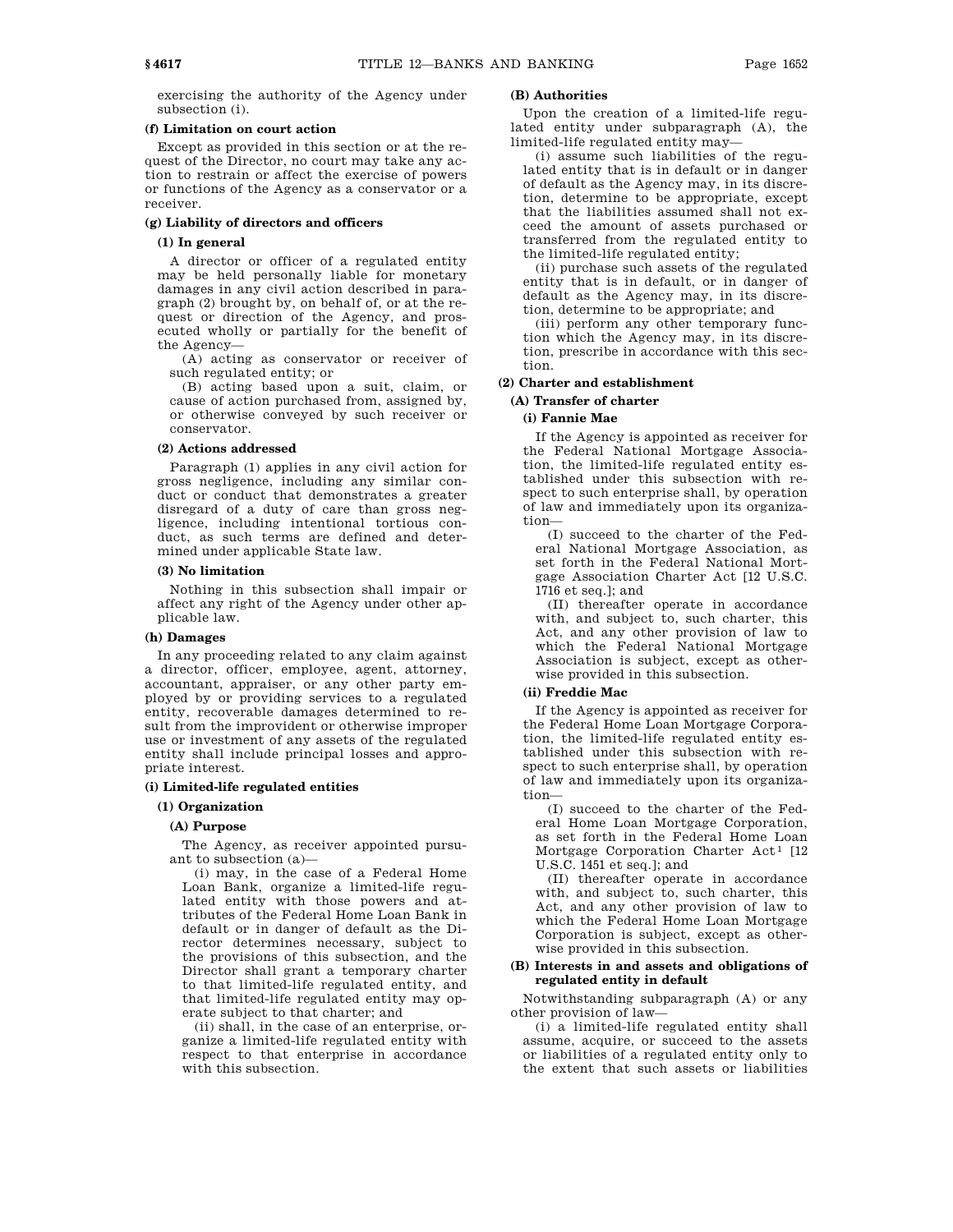are transferred by the Agency to the limited-life regulated entity in accordance with, and subject to the restrictions set forth in, paragraph (1)(B);

(ii) a limited-life regulated entity shall not assume, acquire, or succeed to any obligation that a regulated entity for which a receiver has been appointed may have to any shareholder of the regulated entity that arises as a result of the status of that person as a shareholder of the regulated entity; and

(iii) no shareholder or creditor of a regulated entity shall have any right or claim against the charter of the regulated entity once the Agency has been appointed receiver for the regulated entity and a limited-life regulated entity succeeds to the charter pursuant to subparagraph (A).

### **(C) Limited-life regulated entity treated as being in default for certain purposes**

A limited-life regulated entity shall be treated as a regulated entity in default at such times and for such purposes as the Agency may, in its discretion, determine.

### **(D) Management**

Upon its establishment, a limited-life regulated entity shall be under the management of a board of directors consisting of not fewer than 5 nor more than 10 members appointed by the Agency.

## **(E) Bylaws**

The board of directors of a limited-life regulated entity shall adopt such bylaws as may be approved by the Agency.

### **(3) Capital stock**

### **(A) No agency requirement**

The Agency is not required to pay capital stock into a limited-life regulated entity or to issue any capital stock on behalf of a limited-life regulated entity established under this subsection.

#### **(B) Authority**

If the Director determines that such action is advisable, the Agency may cause capital stock or other securities of a limited-life regulated entity established with respect to an enterprise to be issued and offered for sale, in such amounts and on such terms and conditions as the Director may determine, in the discretion of the Director.

#### **(4) Investments**

Funds of a limited-life regulated entity shall be kept on hand in cash, invested in obligations of the United States or obligations guaranteed as to principal and interest by the United States, or deposited with the Agency, or any Federal reserve bank.

#### **(5) Exempt tax status**

Notwithstanding any other provision of Federal or State law, a limited-life regulated entity, its franchise, property, and income shall be exempt from all taxation now or hereafter imposed by the United States, by any territory, dependency, or possession thereof, or by any State, county, municipality, or local taxing authority.

# **(6) Winding up**

### **(A) In general**

Subject to subparagraphs (B) and (C), not later than 2 years after the date of its organization, the Agency shall wind up the affairs of a limited-life regulated entity.

### **(B) Extension**

The Director may, in the discretion of the Director, extend the status of a limited-life regulated entity for 3 additional 1-year periods.

### **(C) Termination of status as limited-life regulated entity**

### **(i) In general**

Upon the sale by the Agency of 80 percent or more of the capital stock of a limited-life regulated entity, as defined in clause (iv), to 1 or more persons (other than the Agency)—

(I) the status of the limited-life regulated entity as such shall terminate; and (II) the entity shall cease to be a limited-life regulated entity for purposes of this subsection.

# **(ii) Divestiture of remaining stock, if any**

### **(I) In general**

Not later than 1 year after the date on which the status of a limited-life regulated entity is terminated pursuant to clause (i), the Agency shall sell to 1 or more persons (other than the Agency) any remaining capital stock of the former limited-life regulated entity.

#### **(II) Extension authorized**

The Director may extend the period referred to in subclause (I) for not longer than an additional 2 years, if the Director determines that such action would be in the public interest.

### **(iii) Savings clause**

Notwithstanding any provision of law, other than clause (ii), the Agency shall not be required to sell the capital stock of an enterprise or a limited-life regulated entity established with respect to an enterprise.

### **(iv) Applicability**

This subparagraph applies only with respect to a limited-life regulated entity that is established with respect to an enterprise.

### **(7) Transfer of assets and liabilities**

### **(A) In general**

### **(i) Transfer of assets and liabilities**

The Agency, as receiver, may transfer any assets and liabilities of a regulated entity in default, or in danger of default, to the limited-life regulated entity in accordance with and subject to the restrictions of paragraph (1).

#### **(ii) Subsequent transfers**

At any time after the establishment of a limited-life regulated entity, the Agency, as receiver, may transfer any assets and li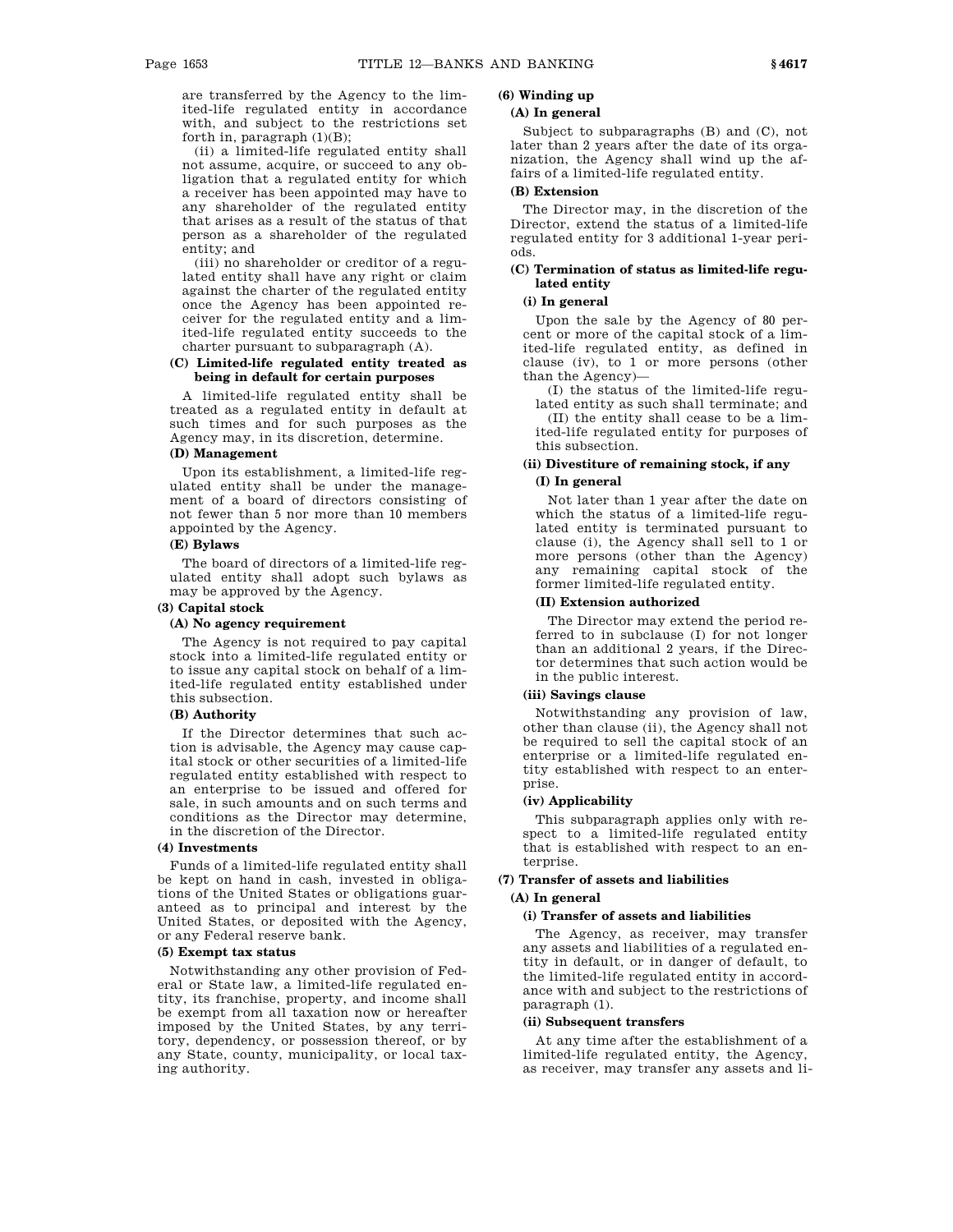abilities of the regulated entity in default, or in danger of default, as the Agency may, in its discretion, determine to be appropriate in accordance with and subject to the restrictions of paragraph (1).

#### **(iii) Effective without approval**

The transfer of any assets or liabilities of a regulated entity in default or in danger of default to a limited-life regulated entity shall be effective without any further approval under Federal or State law, assignment, or consent with respect thereto.

### **(iv) Equitable treatment of similarly situated creditors**

The Agency shall treat all creditors of a regulated entity in default or in danger of default that are similarly situated under subsection (c)(1) in a similar manner in exercising the authority of the Agency under this subsection to transfer any assets or liabilities of the regulated entity to the limited-life regulated entity established with respect to such regulated entity, except that the Agency may take actions (including making payments) that do not comply with this clause, if—

(I) the Director determines that such actions are necessary to maximize the value of the assets of the regulated entity, to maximize the present value return from the sale or other disposition of the assets of the regulated entity, or to minimize the amount of any loss realized upon the sale or other disposition of the assets of the regulated entity; and

(II) all creditors that are similarly situated under subsection (c)(1) receive not less than the amount provided in subsection (e)(2).

#### **(v) Limitation on transfer of liabilities**

Notwithstanding any other provision of law, the aggregate amount of liabilities of a regulated entity that are transferred to, or assumed by, a limited-life regulated entity may not exceed the aggregate amount of assets of the regulated entity that are transferred to, or purchased by, the limited-life regulated entity.

#### **(8) Regulations**

The Agency may promulgate such regulations as the Agency determines to be necessary or appropriate to implement this subsection.

### **(9) Powers of limited-life regulated entities**

#### **(A) In general**

Each limited-life regulated entity created under this subsection shall have all corporate powers of, and be subject to the same provisions of law as, the regulated entity in default or in danger of default to which it relates, except that—

(i) the Agency may—

(I) remove the directors of a limitedlife regulated entity;

(II) fix the compensation of members of the board of directors and senior management, as determined by the Agency in its discretion, of a limited-life regulated entity; and

(III) indemnify the representatives for purposes of paragraph (1)(B), and the directors, officers, employees, and agents of a limited-life regulated entity on such terms as the Agency determines to be appropriate; and

(ii) the board of directors of a limitedlife regulated entity—

(I) shall elect a chairperson who may also serve in the position of chief executive officer, except that such person shall not serve either as chairperson or as chief executive officer without the prior approval of the Agency; and

(II) may appoint a chief executive officer who is not also the chairperson, except that such person shall not serve as chief executive officer without the prior approval of the Agency.

#### **(B) Stay of judicial action**

Any judicial action to which a limited-life regulated entity becomes a party by virtue of its acquisition of any assets or assumption of any liabilities of a regulated entity in default shall be stayed from further proceedings for a period of not longer than 45 days, at the request of the limited-life regulated entity. Such period may be modified upon the consent of all parties.

### **(10) No Federal status**

#### **(A) Agency status**

A limited-life regulated entity is not an agency, establishment, or instrumentality of the United States.

#### **(B) Employee status**

Representatives for purposes of paragraph (1)(B), interim directors, directors, officers, employees, or agents of a limited-life regulated entity are not, solely by virtue of service in any such capacity, officers or employees of the United States. Any employee of the Agency or of any Federal instrumentality who serves at the request of the Agency as a representative for purposes of paragraph (1)(B), interim director, director, officer, employee, or agent of a limited-life regulated entity shall not—

(i) solely by virtue of service in any such capacity lose any existing status as an officer or employee of the United States for purposes of title 5 or any other provision of law; or

(ii) receive any salary or benefits for service in any such capacity with respect to a limited-life regulated entity in addition to such salary or benefits as are obtained through employment with the Agency or such Federal instrumentality.

### **(11) Authority to obtain credit (A) In general**

A limited-life regulated entity may obtain unsecured credit and issue unsecured debt.

#### **(B) Inability to obtain credit**

If a limited-life regulated entity is unable to obtain unsecured credit or issue unse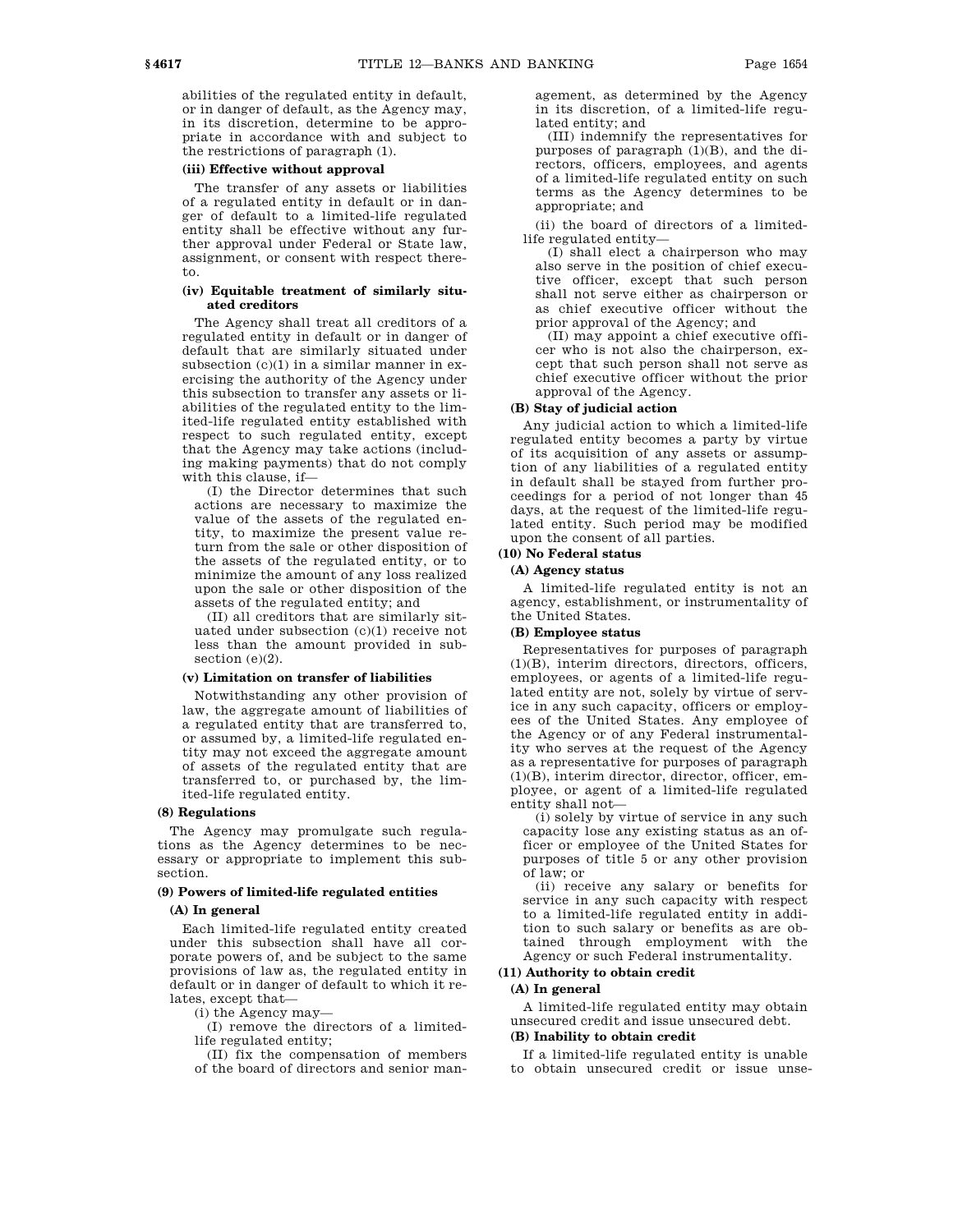cured debt, the Director may authorize the obtaining of credit or the issuance of debt by the limited-life regulated entity—

(i) with priority over any or all of the obligations of the limited-life regulated entity;

(ii) secured by a lien on property of the limited-life regulated entity that is not otherwise subject to a lien; or

(iii) secured by a junior lien on property of the limited-life regulated entity that is subject to a lien.

### **(C) Limitations**

### **(i) 3 In general**

The Director, after notice and a hearing, may authorize the obtaining of credit or the issuance of debt by a limited-life regulated entity that is secured by a senior or equal lien on property of the limited-life regulated entity that is subject to a lien (other than mortgages that collateralize the mortgage-backed securities issued or guaranteed by an enterprise) only if—

(I) the limited-life regulated entity is unable to otherwise obtain such credit or issue such debt; and

(II) there is adequate protection of the interest of the holder of the lien on the property with respect to which such senior or equal lien is proposed to be granted.

### **(D) Burden of proof**

In any hearing under this subsection, the Director has the burden of proof on the issue of adequate protection.

### **(12) Effect on debts and liens**

The reversal or modification on appeal of an authorization under this subsection to obtain credit or issue debt, or of a grant under this section of a priority or a lien, does not affect the validity of any debt so issued, or any priority or lien so granted, to an entity that extended such credit in good faith, whether or not such entity knew of the pendency of the appeal, unless such authorization and the issuance of such debt, or the granting of such priority or lien, were stayed pending appeal.

#### **(j) Other Agency exemptions**

### **(1) Applicability**

The provisions of this subsection shall apply with respect to the Agency in any case in which the Agency is acting as a conservator or a receiver.

#### **(2) Taxation**

The Agency, including its franchise, its capital, reserves, and surplus, and its income, shall be exempt from all taxation imposed by any State, county, municipality, or local taxing authority, except that any real property of the Agency shall be subject to State, territorial, county, municipal, or local taxation to the same extent according to its value as other real property is taxed, except that, notwithstanding the failure of any person to challenge an assessment under State law of the

value of such property, and the tax thereon, shall be determined as of the period for which such tax is imposed.

#### **(3) Property protection**

No property of the Agency shall be subject to levy, attachment, garnishment, foreclosure, or sale without the consent of the Agency, nor shall any involuntary lien attach to the property of the Agency.

#### **(4) Penalties and fines**

The Agency shall not be liable for any amounts in the nature of penalties or fines, including those arising from the failure of any person to pay any real property, personal property, probate, or recording tax or any recording or filing fees when due.

### **(k) Prohibition of charter revocation**

In no case may the receiver appointed pursuant to this section revoke, annul, or terminate the charter of an enterprise.

(Pub. L. 102–550, title XIII, §1367, Oct. 28, 1992, 106 Stat. 3980; Pub. L. 110–289, div. A, title I, §1145(a), July 30, 2008, 122 Stat. 2734.)

#### REFERENCES IN TEXT

This chapter, referred to in subsecs. (a)(4)(D) and  $(d)(8)(A)$ , was in the original "this title", meaning title XIII of Pub. L. 102–550, Oct. 28, 1992, 106 Stat. 3941, which is classified principally to this chapter. For complete classification of title XIII to the Code, see Short Title note set out under section 4501 of this title and Tables.

Rule 65 of the Federal Rules of Civil Procedure, referred to in subsec.  $(b)(16)$ ,  $(17)$ , is set out in the Appendix to Title 28, Judiciary and Judicial Procedure.

Sections 4402 through 4407 of this title, referred to in subsec.  $(b)(19)(A)$ , was in the original "sections  $402$ through 407 of the Federal Deposit Insurance Corporation Improvement Act of 1991 (12 U.S.C. 4402 through 4407)'', and was translated as reading ''sections 402 through 407A of the Federal Deposit Insurance Corporation Improvement Act of 1991'', meaning sections 402 to 407A of Pub. L. 102–242, which are classified to sections 4402 to 4407 of this title, to reflect the probable intent of Congress and the renumbering of section 407 of the Act as section 407A by Pub. L. 109–8, title IX, §906(d)(1), Apr. 20, 2005, 119 Stat. 169.

The Gramm-Leach-Bliley Act, referred to in subsec. (d)(14), is Pub. L. 106–102, Nov. 12, 1999, 113 Stat. 1338. For complete classification of this Act to the Code, see Short Title of 1999 Amendment note set out under section 1811 of this title and Tables.

The Legal Certainty for Bank Products Act of 2000, referred to in subsec. (d)(14), is title IV of H.R. 5660, as enacted by Pub. L. 106–554, §1(a)(5), Dec. 21, 2000, 114 Stat. 2763, 2763A–457, which is classified to sections 27 to 27f of Title 7, Agriculture. For complete classification of this Act to the Code, see Short Title of 2000 Amendment note set out under section 1 of Title 7 and Tables.

The Commodity Exchange Act, referred to in subsec. (d)(14), is act Sept. 21, 1922, ch. 369, 42 Stat. 998, which is classified generally to chapter 1 (§1 et seq.) of Title 7, Agriculture. For complete classification of this Act to the Code, see section 1 of Title 7 and Tables.

The Federal National Mortgage Association Charter Act, referred to in subsec.  $(i)(2)(A)(i)(I)$ , is title III of act June 27, 1934, ch. 847, 48 Stat. 1252, which is classified generally to subchapter III (§1716 et seq.) of chapter 13 of this title. For complete classification of this Act to the Code, see Short Title note set out under section 1716 of this title and Tables.

This Act, referred to in subsec. (i)(2)(A)(i)(II), (ii)(II), is Pub. L. 102–550, Oct. 28, 1992, 106 Stat. 3672, known as

<sup>3</sup>So in original. No cl. (ii) has been enacted.